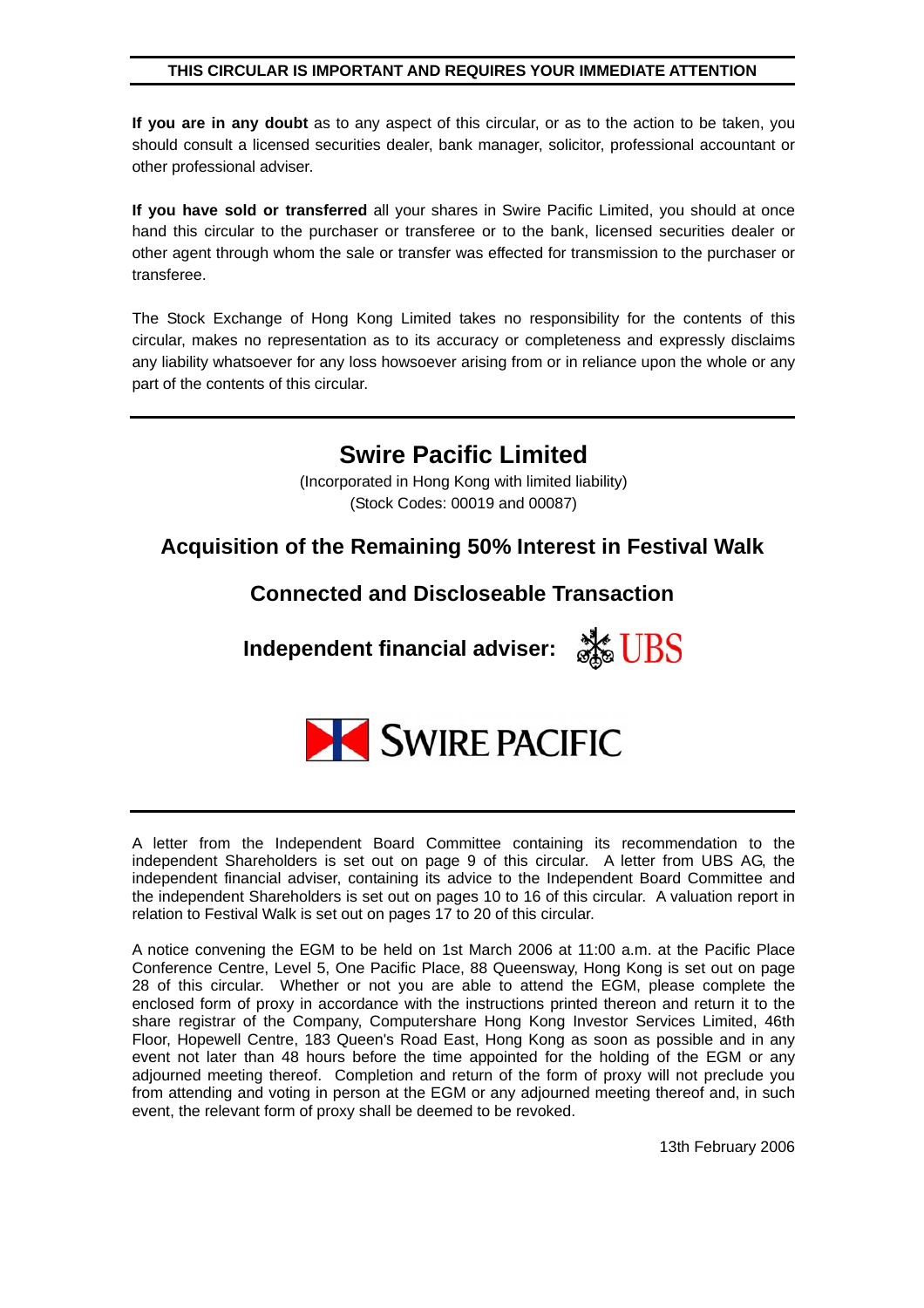*In this circular the following expressions have the following meanings unless the context requires otherwise:* 

*Acquisition* The Acquisition of the Sale Interest pursuant to the terms of the Acquisition Agreement. *Acquisition Agreement*  The sale and purchase agreement dated 20th January 2006 entered into between Newmarket, Swire Properties, CITIC Pacific and Swire Pacific in respect of the Acquisition. *Adjustment* An adjustment such that if FWHL's working capital at completion of the Acquisition Agreement is: (i) a positive amount, an amount equal to 50% of such positive amount is to be added to the consideration; or (ii) a negative amount, an amount equal to 50% of such negative amount is to be deducted from the consideration. **Board The board of Directors.** *CITIC Group* CITIC Pacific and its subsidiaries. **CITIC Pacific** CITIC Pacific Limited, a company incorporated in Hong Kong whose shares are listed on the Main Board of the Stock Exchange. *Companies Ordinance*  Companies Ordinance (Chapter 32 of the Laws of Hong Kong). **Directors** The directors of Swire Pacific. **EGM** The Extraordinary General Meeting of Swire Pacific to be held for the purposes of considering and, if thought fit, approving the Acquisition Agreement and the Transactions. **Festival Walk** The shopping and commercial complex known as "Festival Walk" located at Kowloon Tong, Kowloon. *FWHL* Festival Walk Holdings Limited, which is a company owned as to 50% by Swire Properties and 50% by Supreme Luck and is the owner of Festival Walk. **Group Swire Pacific and its subsidiaries.** *Independent Board Committee*  An independent committee of the Board comprising V H C Cheng, C K M Kwok, C Lee, M C C Sze and M M T Yang, all of whom are independent non-executive Directors.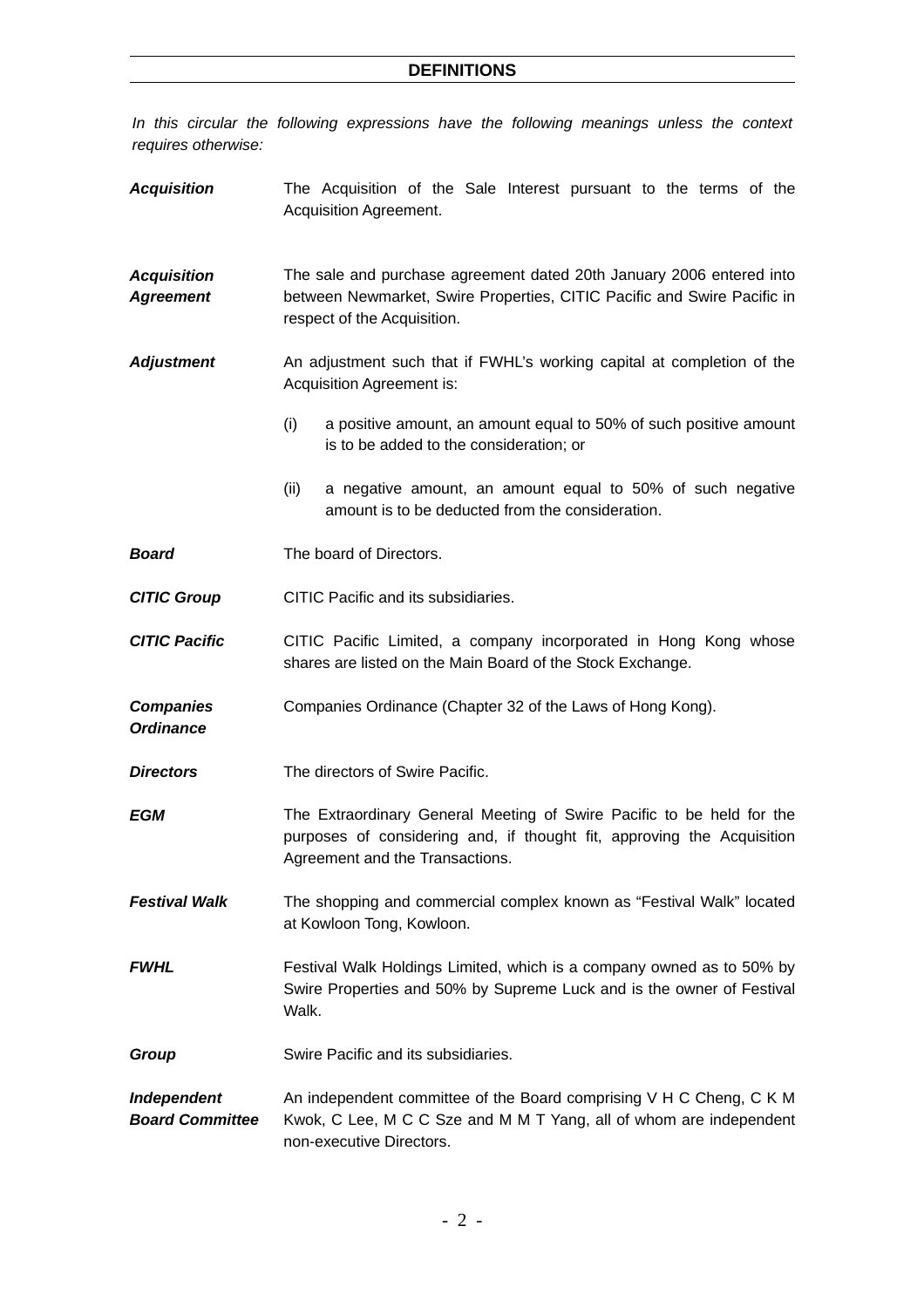## **DEFINITIONS**

| <b>Latest Practicable</b><br>Date  | 8th February 2006, being the latest practicable date prior to the printing of<br>this circular for ascertaining certain information referred to in this circular.    |
|------------------------------------|----------------------------------------------------------------------------------------------------------------------------------------------------------------------|
| <b>Listing Rules</b>               | The Rules Governing the Listing of Securities on The Stock Exchange of<br>Hong Kong Limited.                                                                         |
| <b>Model Code</b>                  | Model Code for Securities Transactions by Directors of Listed Companies<br>set out in Appendix 10 of the Listing Rules.                                              |
| <b>Newmarket</b>                   | Newmarket Holdings Limited, which is a wholly-owned subsidiary of CITIC<br>Pacific and holds 100% of the issued share capital in Supreme Luck.                       |
| <b>Sale Interest</b>               | One ordinary share in the issued share capital of Supreme Luck and a<br>shareholder's loan in the amount of HK\$3,252 million from CITIC Pacific<br>to Supreme Luck. |
| <b>SFO</b>                         | Securities and Futures Ordinance (Chapter 571 of the Laws of Hong<br>Kong).                                                                                          |
| <b>Shareholders</b>                | The shareholders of the Company.                                                                                                                                     |
| <b>Stock Exchange</b>              | The Stock Exchange of Hong Kong Limited.                                                                                                                             |
| <b>Supreme Luck</b>                | Supreme Luck Investments Ltd., which is an indirect wholly-owned<br>subsidiary of CITIC Pacific and holds 50% of the issued share capital in<br>FWHL.                |
| <b>Swire Pacific or</b><br>Company | Swire Pacific Limited, a company incorporated in Hong Kong whose<br>shares are listed on the Main Board of the Stock Exchange.                                       |
| <b>Swire Properties</b>            | Swire Properties Limited, a wholly-owned subsidiary of Swire Pacific.                                                                                                |
| <b>Transactions</b>                | The transactions contemplated by the Acquisition Agreement.                                                                                                          |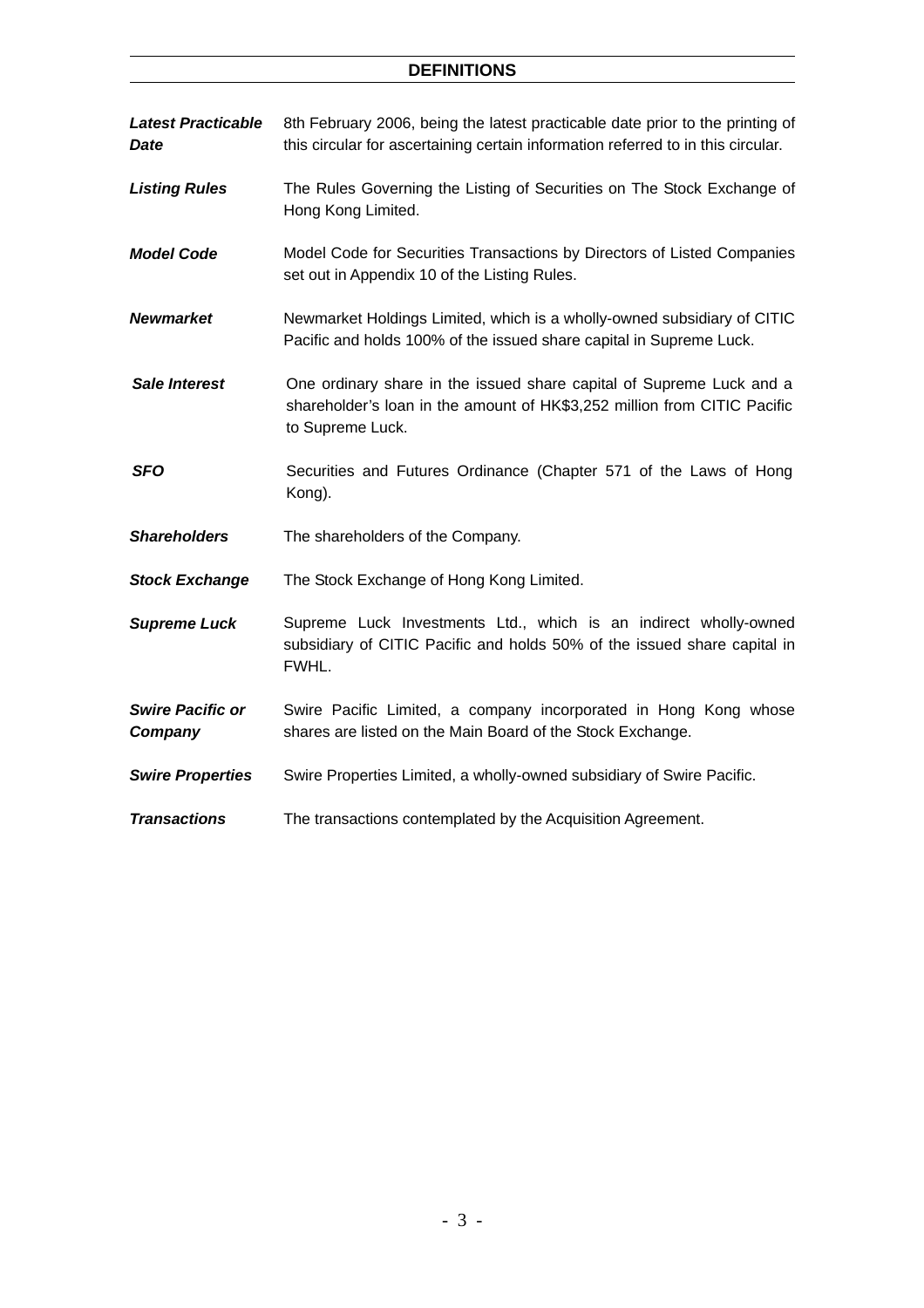## **SWIRE PACIFIC LIMITED**

(Incorporated in Hong Kong with limited liability)

Executive Directors: C D Pratt, *Chairman* P N L Chen M Cubbon, *Finance Director* D Ho K G Kerr

*Non- Executive Directors*  Baroness Dunn J W J Hughes-Hallett P A Johansen Sir Adrian Swire

*Independent Non-Executive Directors*  C K M Kwok C Lee M M T Yang M C C Sze V H C Cheng

To the Shareholders

13th February 2006

Dear Sir or Madam,

## **Acquisition of the Remaining 50% Interest in Festival Walk Connected and Discloseable Transaction**

#### **INTRODUCTION**

Reference is made to the Company's announcement dated 20th January 2006 regarding the Acquisition Agreement entered into between Newmarket, Swire Properties, CITIC Pacific and Swire Pacific in respect of the Acquisition.

The purposes of this circular are:

- (a) to provide you with further information relating to the Acquisition Agreement and the Transactions and other information required by the Listing Rules;
- (b) to set out the letter of advice from UBS AG to the Independent Board Committee and the independent Shareholders and the recommendation and opinion of the Independent Board Committee as advised by UBS AG in relation to the Acquisition Agreement and the Transactions;

*Registered Office:*  35th Floor Two Pacific Place 88 Queensway Hong Kong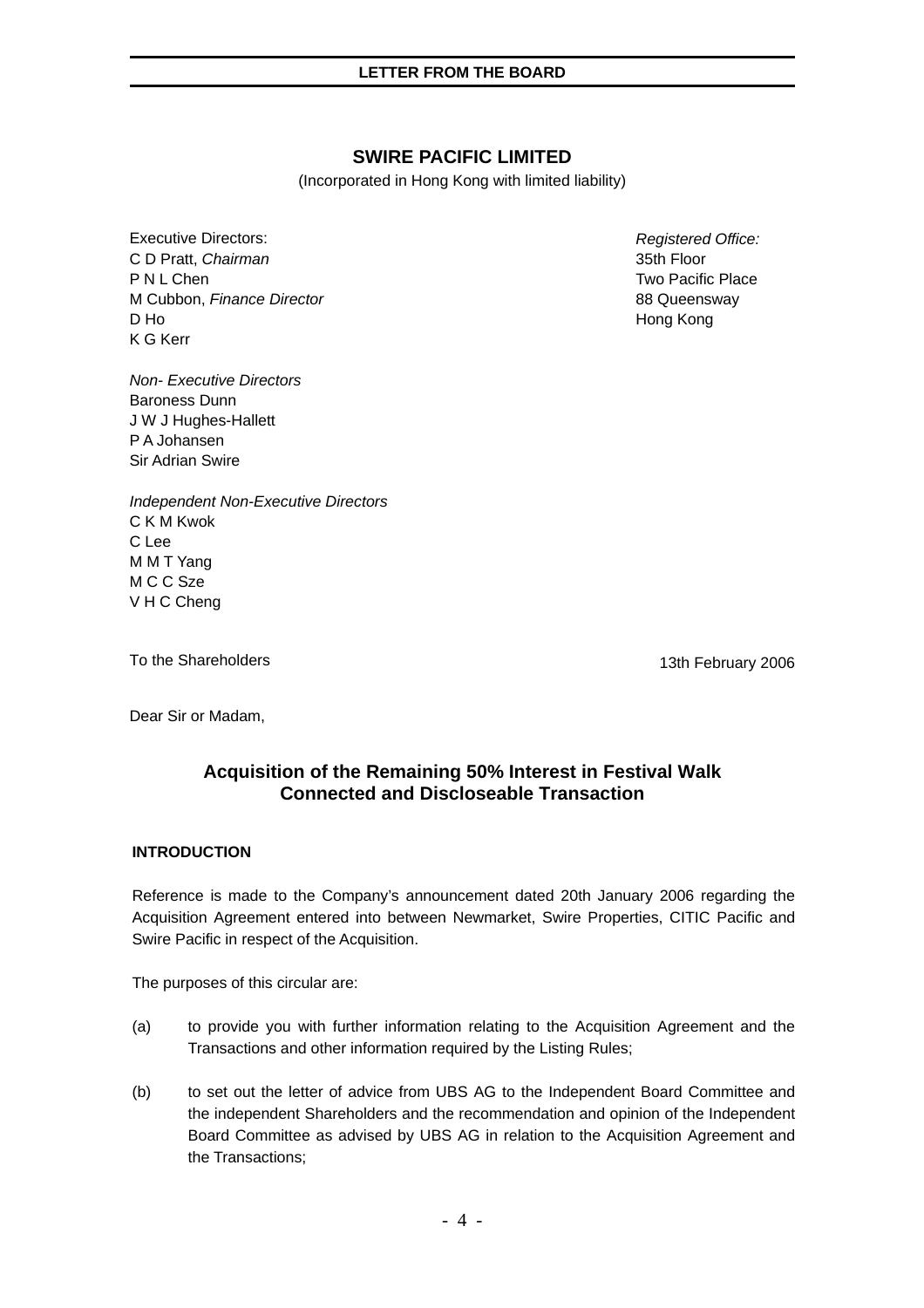- (c) to set out the independent valuation report in respect of Festival Walk; and
- (d) to give you notice of the EGM to consider and, if thought fit, to approve the Acquisition Agreement and the Transactions.

#### **The Acquisition Agreement**

- Date: 20th January 2006
- Parties: (1) Newmarket, as seller of the one ordinary share in the issued share capital of Supreme Luck (which is part of the Sale Interest)
	- (2) Swire Properties, as purchaser of the Sale Interest
	- (3) CITIC Pacific, as seller of the shareholder's loan in the amount of HK\$3,252 million to Supreme Luck (which is part of the Sale Interest) and as Newmarket's guarantor
	- (4) Swire Pacific, as purchaser's guarantor

Swire Pacific is an investment holding company. Swire Properties is a wholly-owned subsidiary of Swire Pacific and the principal activities of Swire Properties are property development and property investment.

The CITIC Group is engaged in a diversified range of businesses in Hong Kong and Mainland China, including manufacturing of special steel, property development and investment, basic infrastructure (such as power generation, aviation, tunnels and communications) and distribution of motor vehicles and consumer products.

#### **Assets involved**

The CITIC Group's entire 50% interest in Festival Walk is represented by one ordinary share in the issued share capital of Supreme Luck and a shareholder's loan in the amount of HK\$3,252 million from CITIC Pacific to Supreme Luck. Supreme Luck is an indirect wholly-owned subsidiary of CITIC Pacific and holds a 50% equity interest in FWHL. Swire Properties (which is wholly owned by Swire Pacific) is the owner of the remaining 50% interest in Festival Walk. On completion of the Acquisition Agreement, Festival Walk will be wholly owned by Swire Properties.

#### **Consideration for the Acquisition**

The consideration for the Acquisition is HK\$6,180 million (which is payable in cash on completion), subject to Adjustment by reference to FWHL's working capital at completion. The consideration was determined after arm's length negotiation between the parties and having regard to an independent valuation of HK\$12,338 million by DTZ Debenham Tie Leung Limited for the whole of Festival Walk as at 31st December 2005 undertaken for the purpose of preparing the audited consolidated accounts of Swire Pacific as at that date.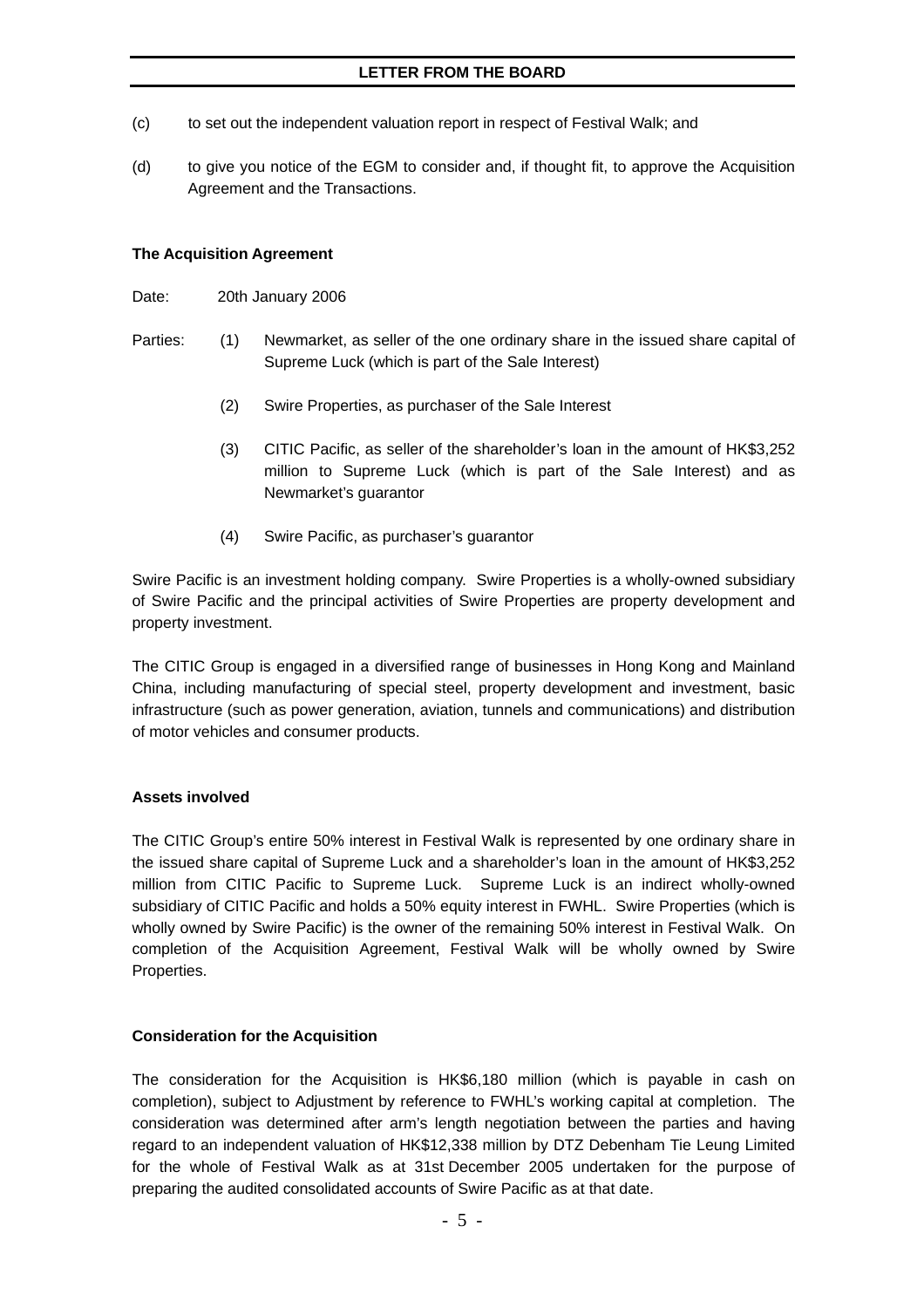### **Completion**

Completion of the Acquisition is conditional upon (a) CITIC Pacific obtaining all approvals required under the Listing Rules and (b) Swire Pacific obtaining all approvals required under the Listing Rules, in each case on or before 28th April 2006 (or such later date as the parties may agree).

Completion shall take place within three business days after the last of the above conditions have been satisfied.

### **INFORMATION RELATING TO SUPREME LUCK AND FWHL**

Supreme Luck is an indirect wholly-owned subsidiary of CITIC Pacific and an investment holding company. It holds a 50% equity interest in FWHL.

FWHL is the owner of the shopping and commercial complex known as "Festival Walk" with a gross floor area of approximately 1.21 million square feet located at Kowloon Tong, Kowloon.

The net book asset value of the Sale Interest as at 31st December 2004 was HK\$3,109 million based on the audited financial statements of Supreme Luck for the year ended 31st December 2004 prepared in accordance with generally accepted accounting principles in Hong Kong. The net profits (both before and after taxation and extraordinary items) of Supreme Luck for the two financial years immediately preceding the Acquisition, as extracted from its audited financial statements prepared in accordance with generally accepted accounting principles in Hong Kong are set out below:

| Year ended           | <b>Profit before Taxation</b> | <b>Profit after Taxation</b> |
|----------------------|-------------------------------|------------------------------|
| <b>31st December</b> | (HK\$)                        | (HK\$)                       |
| 2004                 | 126.221.450                   | 126.221.450                  |
| 2003                 | 90.811.701                    | 90.811.701                   |

#### **Reasons for, and benefits of, the Acquisition**

Festival Walk is one of Hong Kong's leading mixed-use property developments, comprising a 980,000 square foot shopping mall, including an ice-skating rink and a multiplex cinema, and 230,000 square feet of offices, and is linked to a transport interchange with the Kowloon-Canton Railway and the Mass Transit Railway. It was developed, and has been managed, by Swire Properties since opening in late 1998. Festival Walk is a core asset in the Swire Properties investment property portfolio and the acquisition of the remaining 50% interest held by the CITIC Group enables Swire Pacific to obtain full ownership of this asset on terms which it considers to be appropriate.

The Directors consider that the terms of the Acquisition Agreement are normal commercial terms and are fair and reasonable and in the interests of the shareholders of Swire Pacific as a whole.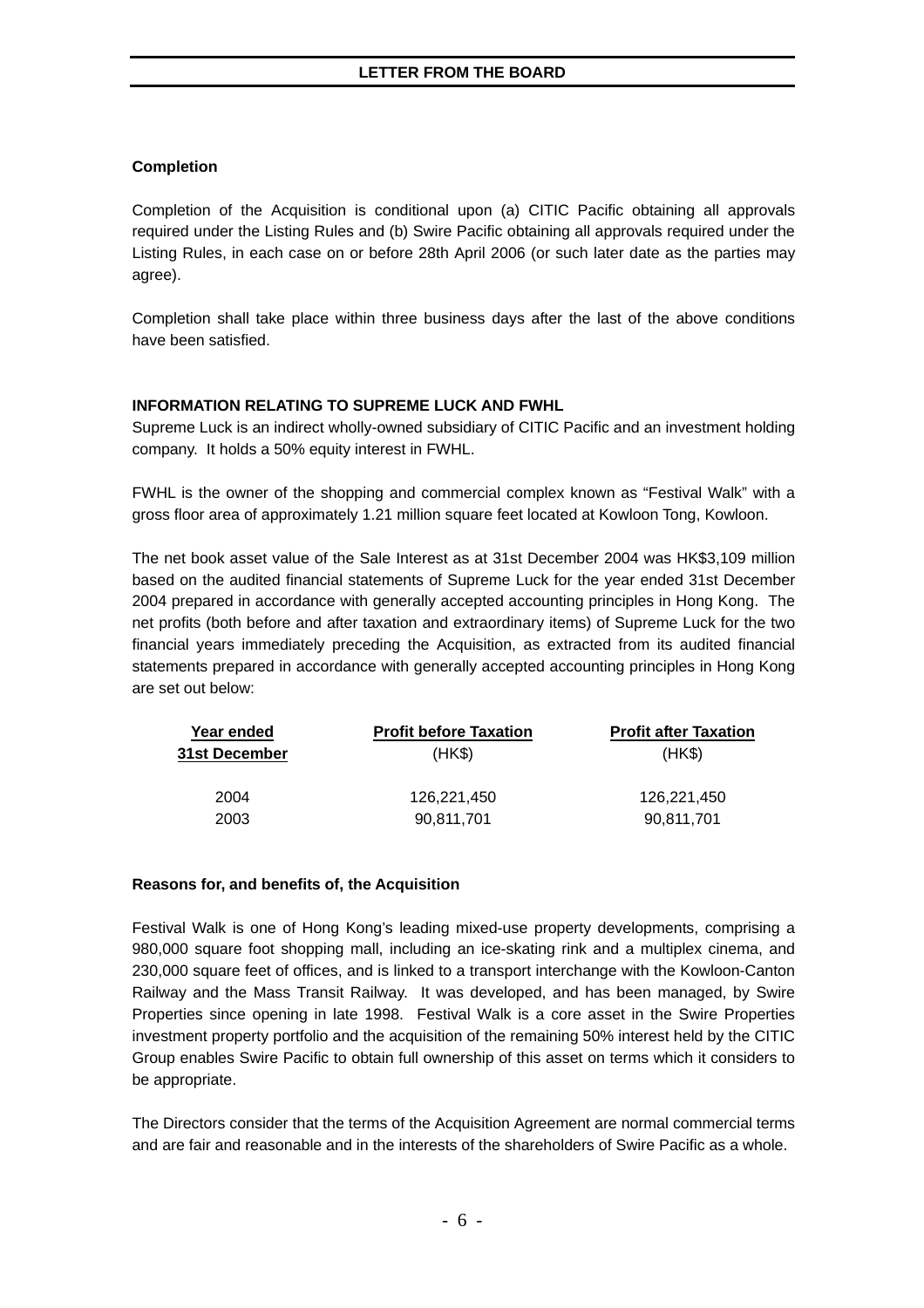#### **Effect of the Transactions**

The Transactions will be financed by commercial bank loans, other debt instruments of the Group and/or cash generated from the Group's business operations. The Transaction will therefore increase the Group's fixed assets and liabilities. The Transactions may also result in an increase in the Group's debt-to-equity ratio. However, the Company does not expect the Transactions to have any material negative impact on the Group's cash flow position or business operations. Following the completion of the Transactions, the Group's share of rental income from Festival Walk will increase from 50% to 100%.

Save as described above, the Transactions are not expected to have any material impact on earnings, assets and liabilities of the Group.

#### **Connection between the parties**

CITIC Pacific is a substantial shareholder of a subsidiary of Swire Pacific. Newmarket is a wholly-owned subsidiary of CITIC Pacific. CITIC Pacific and Newmarket are therefore connected persons of Swire Pacific.

#### **Compliance with the Listing Rules**

The applicable percentage ratios as defined under Rule 14.07 of the Listing Rules for the Acquisition exceed 5% but are less than 25%. Accordingly, the Acquisition constitutes a connected and discloseable transaction for Swire Pacific and is subject to the reporting, announcement and independent shareholders' approval requirements of Chapter 14A of the Listing Rules and the disclosure requirements of Chapter 14 of the Listing Rules.

The Independent Board Committee has been constituted to advise the independent Shareholders in respect of the resolution to approve the Acquisition Agreement and the Transactions. UBS AG has been appointed as independent financial adviser to advise the independent Board Committee and the independent Shareholders on the Acquisition Agreement and the Transactions.

Swire Pacific will convene the EGM to consider and, if thought fit, to approve the Acquisition Agreement and the Transactions. Voting will be by poll. In accordance with the Listing Rules, any connected person with a material interest in the Acquisition Agreement and the Transactions and any Shareholder with a material interest in the Acquisition Agreement and the Transactions and its associates must abstain from voting at the EGM. The Company is not aware that any person will be required to abstain from voting at the EGM.

#### **EGM**

There is set out on page 28 a notice convening the EGM to be held on 1st March 2006 at 11:00 a.m. at the Pacific Place Conference Centre, Level 5, One Pacific Place, 88 Queensway, Hong Kong, at which a resolution will be proposed to the independent Shareholders to approve the Acquisition Agreement and the Transactions. The vote of the independent Shareholders at the EGM will be taken by poll. In accordance with the Listing Rules, any connected person with a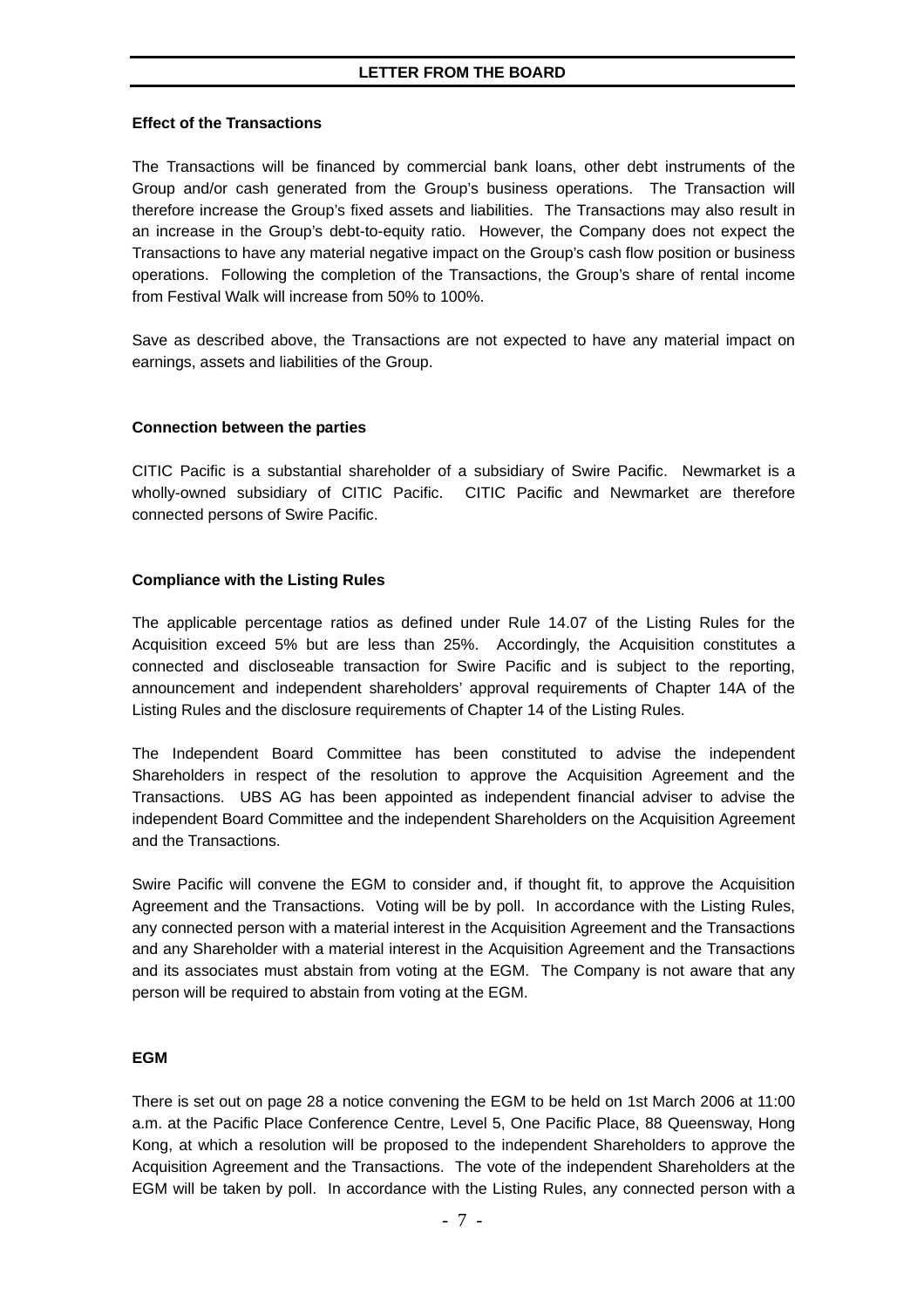### **LETTER FROM THE BOARD**

material interest in the Acquisition Agreement and the Transactions and any Shareholder with a material interest in the Acquisition Agreement and the Transactions and its associates must abstain from voting at the EGM. The Company is not aware that any person will be required to abstain from voting at the EGM.

A form of proxy for use at the EGM is enclosed. Whether or not you are able to attend the EGM in person, you are requested to complete and return the form of proxy in accordance with the instructions printed thereon as soon as possible and in any event not later than 48 hours before the time appointed for the holding of the EGM or any adjourned meeting thereof. Completion and return of the form of proxy will not preclude you from attending and voting in person at the EGM or any adjourned meeting thereof and, in such event, the relevant form of proxy shall be deemed to be revoked.

#### **Recommendations**

Your attention is drawn to (i) the letter from the Independent Board Committee set out on page 9 of this circular which contains its recommendation to the independent Shareholders concerning the Acquisition Agreement and the Transactions; (ii) the letter from UBS AG set out on pages 10 to 16 of this circular which contains their advice to the Independent Board Committee and the independent Shareholders in relation to the Acquisition Agreement and the Transactions and the principal factors and reasons considered by them in formulating their advice; (iii) and the independent valuation report of DTZ Debenham Tie Leung Limited for the whole of Festival Walk set out in appendix I to this circular.

#### **Additional information**

Your attention is also drawn to the information set out in the appendix II to this circular and the notice of the EGM set out in this circular.

> By order of the Board **Swire Pacific Limited C D Pratt** Chairman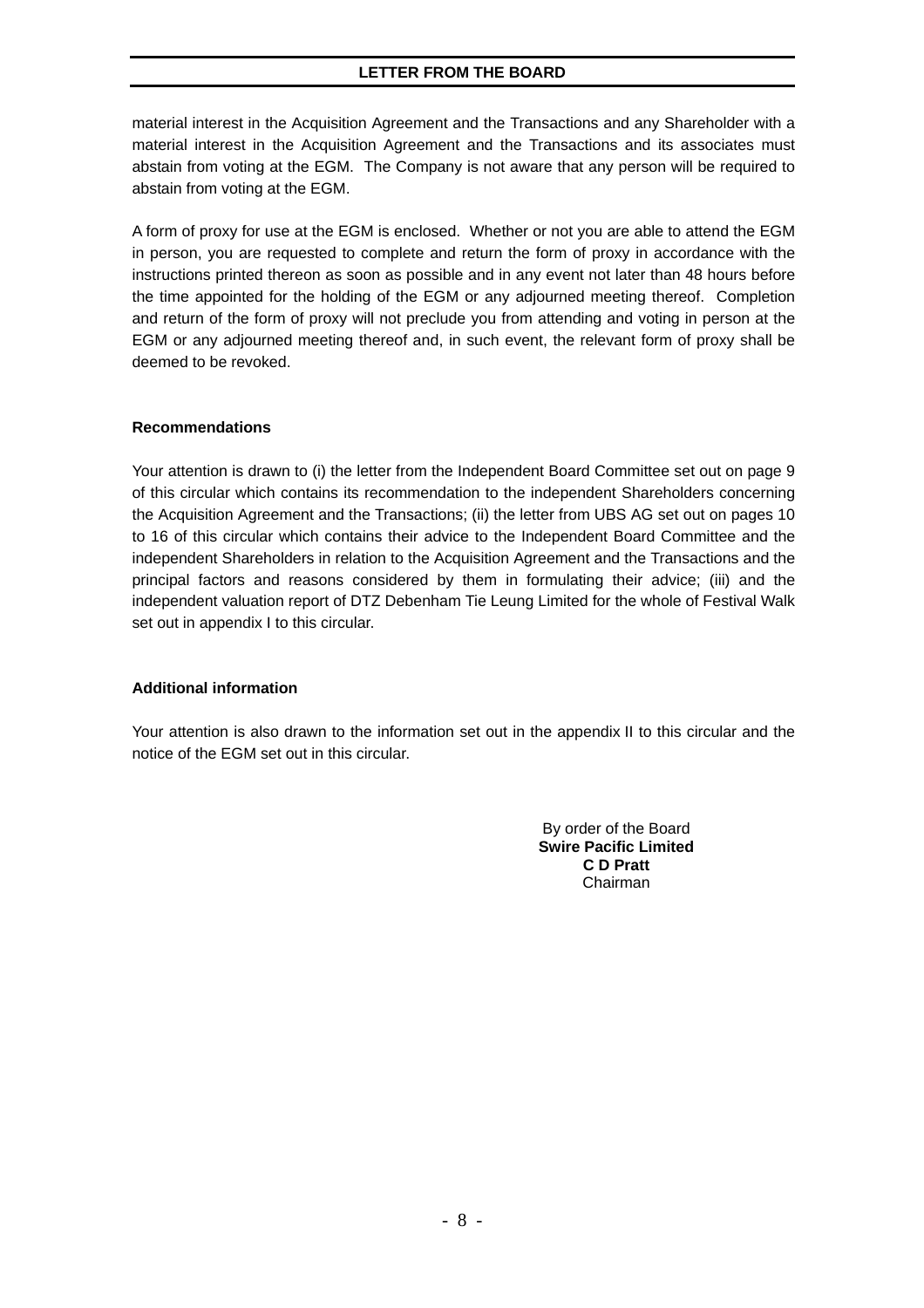#### **LETTER FROM THE INDEPENDENT BOARD COMMITTEE**

13th February 2006

To the independent Shareholders of Swire Pacific Limited

Dear Sir or Madam,

#### **Acquisition of the Remaining 50% Interest in Festival Walk Connected and Discloseable Transaction**

We refer to the circular dated 13th February 2006 of the Company (the "Circular") of which this letter forms part. Terms defined in the Circular bear the same meanings in this letter unless the context otherwise requires.

We have been appointed to form the Independent Board Committee to consider the terms of the Acquisition Agreement and the Transactions and to advise the independent Shareholders whether, in our opinion, such terms are fair and reasonable and in the interests of Swire Pacific and the Shareholders as a whole. UBS AG has been appointed to advise the Independent Board Committee and the independent Shareholders in respect of the terms of the Acquisition Agreement and the Transactions.

We wish to draw your attention to the letter from the Board set out on pages 4 to 8 of the Circular which contains, inter alia, information on the Acquisition Agreement and the Transactions, and the letter of advice from UBS AG set out on pages 10 to 16 of the Circular which contains its advice in respect of the terms of the Acquisition Agreement and the Transactions.

Having taken into account the advice of UBS AG, we consider that the Transactions are in the ordinary and usual course of business of the Group and that the terms of the Acquisition Agreement and the Transactions are normal commercial terms and are fair and reasonable and in the interests of Swire Pacific and the Shareholders as a whole. Accordingly, we recommend the independent Shareholders to vote in favour of the ordinary resolution to be proposed at the EGM.

> Yours faithfully, **The Independent Board Committee V H C Cheng C K M Kwok C Lee M C C Sze M M T Yang**  Independent Non-Executive Directors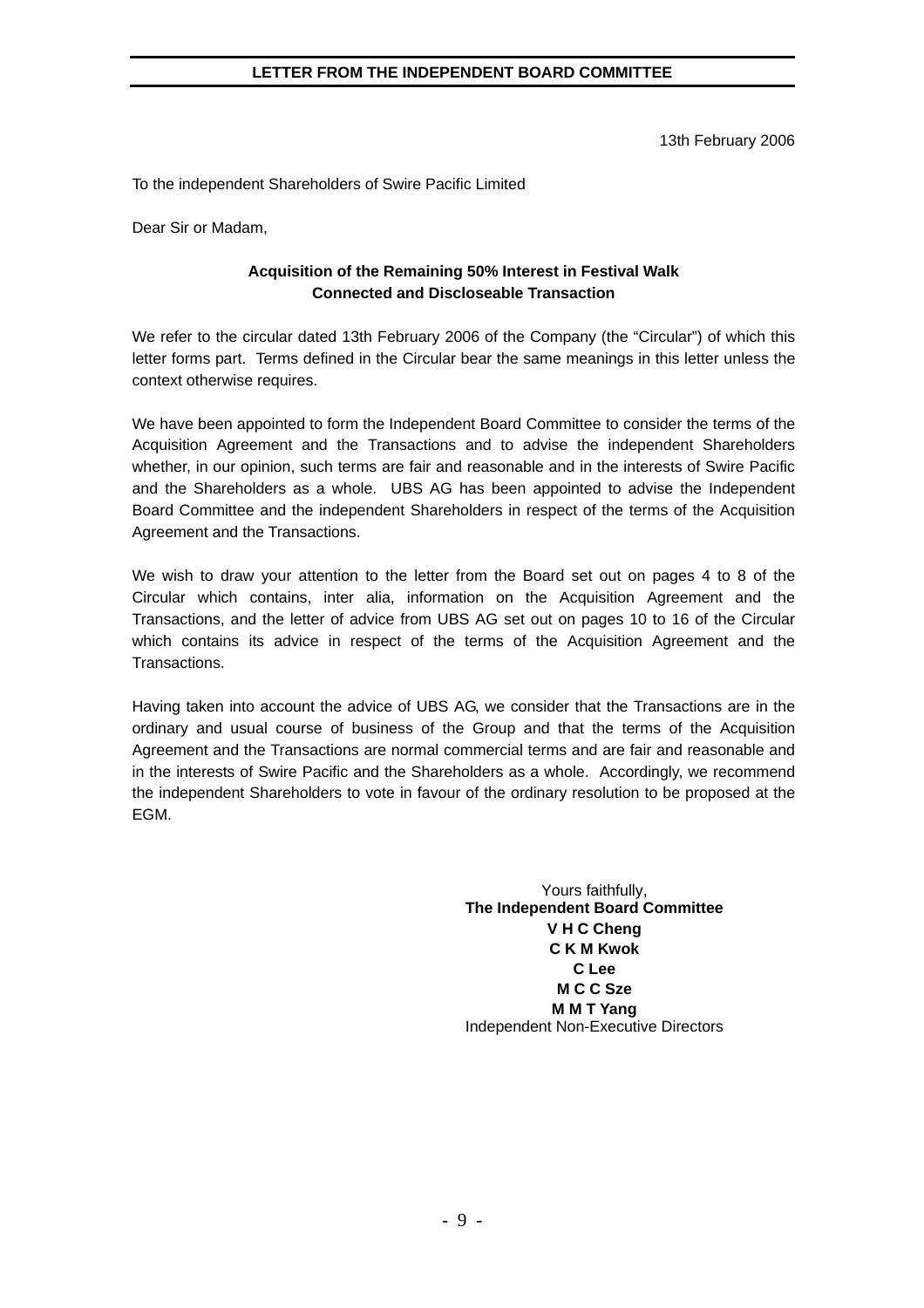*The following is the text of a letter received from UBS AG setting out its advice to the Independent Board Committee and the independent Shareholders in respect of the Acquisition Agreement and the Transactions for inclusion in this Circular.* 



13th February 2006

To the Independent Board Committee and independent Shareholders

Swire Pacific Limited 35/F, Two Pacific Place 88 Queensway Hong Kong

Dear Sirs,

### **CONNECTED AND DISCLOSEABLE TRANSACTION ACQUISITION OF THE REMAINING 50% INTEREST IN FESTIVAL WALK**

### **1. INTRODUCTION**

We refer to our appointment as the independent financial adviser to advise the Independent Board Committee and the independent Shareholders in respect of the terms of the transactions contemplated by the Acquisition Agreement. Details of the transactions are set out in a circular (the "Circular") of Swire Pacific Limited to the Shareholders dated 13 February 2006, of which this letter forms part. Unless otherwise defined, expressions used in this letter have the same meanings as defined in the Circular.

On 20 January 2006, Swire Pacific and CITIC Pacific announced that Newmarket, a wholly-owned subsidiary of CITIC Pacific, CITIC Pacific, Swire Properties and Swire Pacific had entered into a conditional agreement for the acquisition by Swire Properties of the CITIC Group's entire 50% interest in Festival Walk for a cash consideration of HK\$6,180 million, subject to Adjustment by reference to FWHL's working capital at completion of the Acquisition Agreement. Swire Properties (which is wholly owned by Swire Pacific) is the owner of the remaining 50% interest in Festival Walk. On completion of the Acquisition Agreement, Festival Walk will be wholly owned by Swire Properties.

As at the Latest Practicable Date, CITIC Pacific is a substantial shareholder of a subsidiary of Swire Pacific. Newmarket is a wholly owned subsidiary of CITIC Pacific. Pursuant to the Listing Rules, CITIC Pacific and Newmarket are therefore connected persons of Swire Pacific. Accordingly, the transactions contemplated by the Acquisition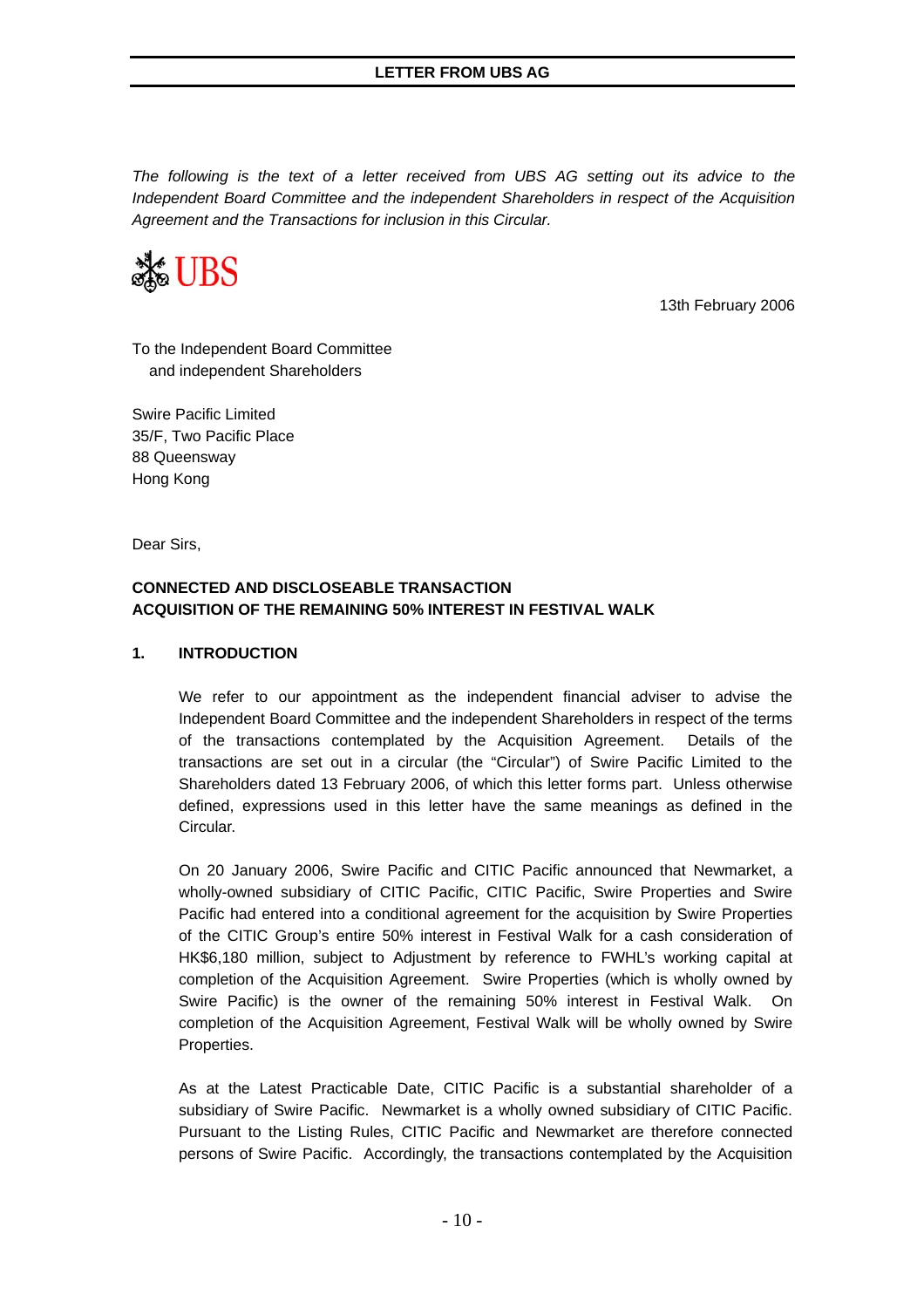Agreement are subject to the approval of the independent Shareholders at an extraordinary general meeting of Swire Pacific.

The Independent Board Committee, comprising of Swire Pacific's five independent nonexecutive Directors, namely V H C Cheng, C K M Kwok, C Lee, M C C Sze and M M T Yang, has been formed to consider whether the Transactions are in the ordinary and usual course of business of the Group and that the terms of the Acquisition Agreement and the Transactions are normal commercial terms and are fair and reasonable and in the interests of Swire Pacific and the Shareholders as a whole. We have been appointed to advise the Independent Board Committee and the independent Shareholders in this regard.

UBS AG is independent from and not connected with Swire Pacific or any of its substantial shareholders, directors or chief executive, or any of its respective associates, and is qualified to give independent advice to the Independent Board Committee and independent Shareholders.

We were neither a party to the negotiations entered into by the Group in relation to the transactions contemplated under the Acquisition Agreement, nor were we involved in the negotiations and deliberations leading to the decision of the Directors to enter into the transactions as contemplated. We do not, by this letter, warrant the merits of the transactions, contemplated under the Acquisition Agreement, other than to form an opinion, for the purpose of Chapter 14A of the Listing Rules, on whether the Transactions are in the ordinary and usual course of business of the Group and that the terms of the Acquisition Agreement and the Transactions are normal commercial terms and are fair and reasonable and in the interests of Swire Pacific and the Shareholders as a whole.

In determining our recommendation, we have assumed and relied upon the information and facts supplied, and the opinions expressed, by the Directors. We have also assumed, without independent verification, that the information and representations contained or referred to in the Circular were true and accurate at the time they were made and continued to be so at the date of the dispatch of the Circular and also assumed that all intentions of the Company and the Directors will be met or carried out as the case may be. We have been advised by the Directors that, to the best of their knowledge and belief after reasonable enquiry, no material facts have been omitted which would render information provided and representations made to us untrue, inaccurate or misleading in any material respect.

In addition, we have discussed the information supplied with the management of the Group. We have been advised by the management of the Group that, to the best of their knowledge and belief after reasonable enquiry, no material facts have been omitted which would render the information supplied and opinions expressed by them untrue, inaccurate or misleading in any material respect.

We have also reviewed the independent valuation report prepared by DTZ Debenham Tie Leung Limited ("DTZ") in respect of Festival Walk as set out in Appendix I to the Circular (the "Valuation Report"). We have also had the opportunity to discuss with DTZ the valuation of Festival Walk prepared by it. We have assumed that the opinion given by DTZ has been prepared after due care and consideration.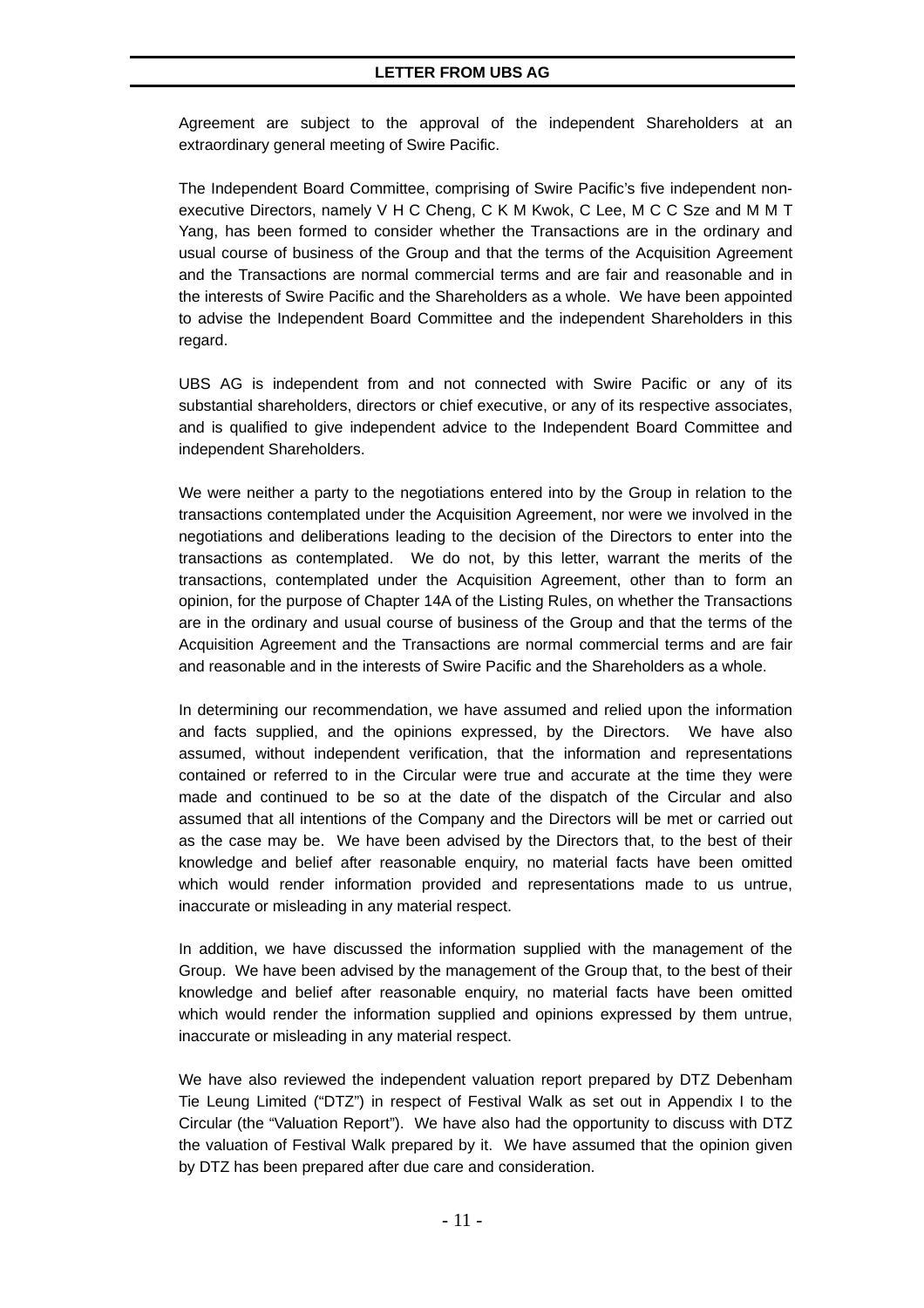We consider that we have reviewed sufficient information to reach an informed view in order to provide a reasonable basis for our recommendations. We have no reason to doubt the truth, accuracy and completeness of the information and representations provided to us by the Directors and the management of the Group or that any material facts have been omitted or withheld. However, we have not made any independent valuation of Festival Walk nor have we conducted any independent in-depth investigation into the business and affairs of the Group or any of the subsidiaries or associates.

#### **2. PRINCIPAL FACTORS AND REASONS CONSIDERED**

In arriving at our recommendations in respect of the terms of the transactions, we have considered the following principal factors and reasons:

#### **Strategic rationale**

Festival Walk is one of Hong Kong's leading mixed-use property developments, comprising a 980,000 square feet shopping mall, including an ice-skating rink and a multiplex cinema, and 230,000 square feet of offices, and is linked to a transport interchange with the Kowloon-Canton Railway and the Mass Transit Railway. It has been developed, and has been managed by Swire Properties since opening in late 1998. In the Directors' view, Festival Walk is a core asset in the Swire Properties investment property portfolio and the acquisition of the remaining 50% interest held by the CITIC Group enables Swire Pacific to obtain full ownership of this asset on terms which it considers to be appropriate.

The Hong Kong retail market performed strongly in 2004 and 2005. According to the statistics published by the Hong Kong Census and Statistics Department, the total value of retail sales in 2004 was HK\$191.6 billion, a growth of 10.8% in value from 2003. In 2005, retail sales remained strong, with the total value of retail sales reaching an estimated HK\$204.6 billion, a 6.8% growth in value compared to the same period in 2004. Based on information provided to us by the management of the Group, the growth in value of retail sales at Festival Walk was generally in line with the trend of the overall Hong Kong retail market during 2004 and 2005. As a result of the acquisition of the remaining 50% interest in Festival Walk, the Group therefore expects to benefit from the increase of its exposure to the retail market growth in Hong Kong.

We have reviewed the audited financial statements of FWHL for the years ended 31 December 2002, 2003 and 2004, as well as unaudited financial statements of FWHL for the year ended 31 December 2005. We have noted that its gross rental income and operating profit (before taking into account finance cost, taxation and share of profit of associated company) has increased every year between 2002 and 2005, including 2003 when the Hong Kong retail market was adversely affected by Severe Acute Respiratory Syndrome. In our view, this demonstrates the resilience of Festival Walk during the temporary market downturn in 2003 as well as its ability to capture the growth of the stronger retail market in 2004 and 2005.

In conducting our analysis, we have assumed that the Directors have fully considered the strategic rationale for the Group to proceed with the transactions contemplated under the Acquisition Agreement. Having considered the strategic rationale as stated in the Letter from the Board set out in the Circular, and based on our understanding of Hong Kong's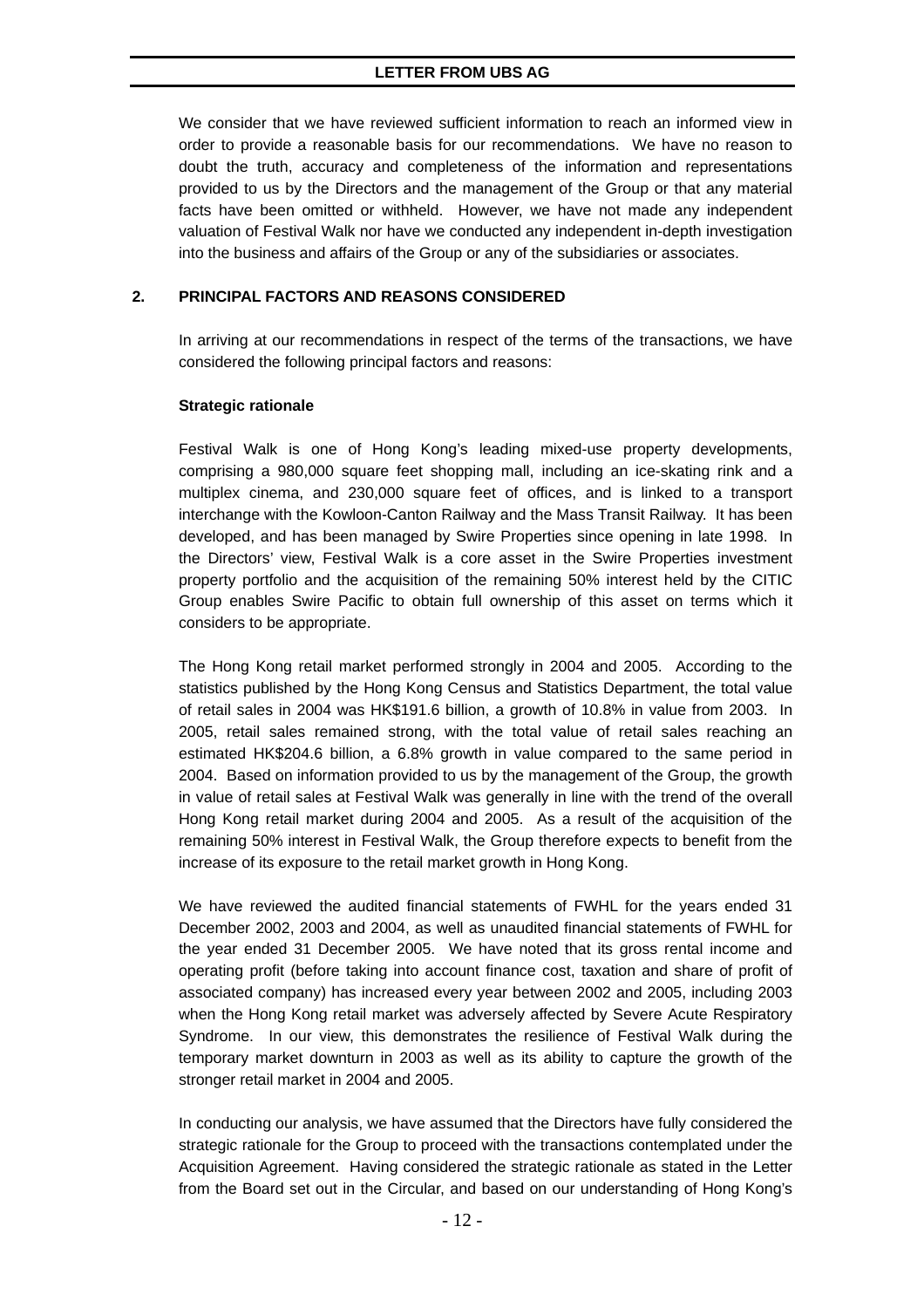retail market and our review of historical financial performance of Festival Walk as provided to us by the Directors as described above, we are of the view that the entering into of the transactions contemplated under the Acquisition Agreement is in the ordinary and usual course of business of the Group, and consistent with the existing business strategy and property portfolio of the Group.

#### **Acquisition Agreement**

#### **Consideration**

As referred to in the Letter from the Board set out in the Circular, the consideration for the Acquisition is HK\$6,180 million (which is payable in cash on completion), subject to Adjustment by reference to FWHL's working capital at completion. We are advised by the Directors that the consideration was determined after arm's length negotiations, taking into account the independent valuation of Festival Walk as at 31 December 2005 performed by DTZ of HK\$12,338 million. We have discussed the property valuation with DTZ to understand the valuation methodology used.

### **Basis of the Consideration**

As disclosed in the Letter from the Board set out in the Circular, the Sale Interest acquired under the Acquisition Agreement is made up of: (i) the one ordinary share in the issued share capital of Supreme Luck; and (ii) a shareholder's loan from CITIC Pacific to Supreme Luck of HK\$3,252 million.

According to the Valuation Report, 100% of Festival Walk is valued at HK\$12,338 million as of 31 December 2005. Therefore, Supreme Luck's 50% attributable interest in Festival Walk is valued at HK\$6,169 million, which is HK\$11 million, or 0.2%, lower than the consideration for the Acquisition of HK\$6,180 million. As stated in the Valuation Report, DTZ used the 'investment method', whereby the valuation is arrived at by capitalising the rental income derived from the existing tenancies with due provision for any reversionary income potential. Based on our review of the Valuation Report as well as discussions with DTZ, we consider that the approach adopted by DTZ in valuing Festival Walk, which is a common valuation methodology for valuing properties, and the valuation parameters used by DTZ, are appropriate.

### **Adjustment**

As set out in the Acquisition Agreement, if FWHL's working capital is a positive amount at completion, the consideration for the Acquisition shall be adjusted by adding to the consideration an amount equal to 50% of such positive amount and if FWHL's working capital is a negative amount at completion, the consideration for the Acquisition shall be adjusted by deducting from the consideration an amount equal to 50% of such negative amount. We have also discussed with the management of the Group the basis, expected magnitude and the likely impact of the Adjustment at completion on the consideration for the Acquisition. We have been advised by the management that the Adjustment at completion is unlikely to have a material impact on the consideration for the Acquisition and correspondingly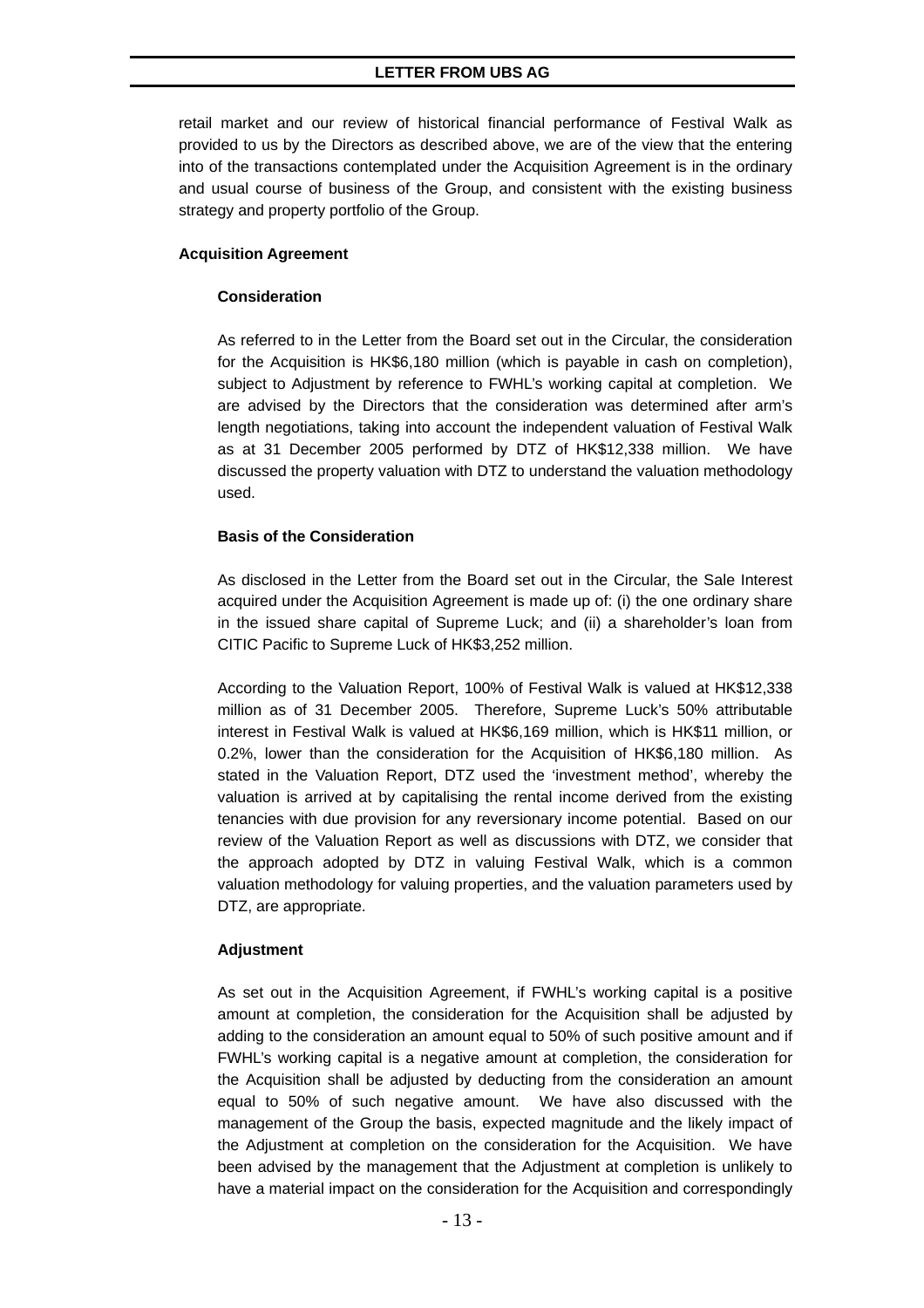#### **LETTER FROM UBS AG**

the financial effects thereof. We concur with the management of the Group that the Adjustment as set out in the Acquisition Agreement is appropriate.

#### **Deferred tax liability**

Based on information provided by the management of the Group, the deferred tax liability balance recorded on the unaudited balance sheet of FWHL as at 31 December 2005 was approximately HK\$1.2 billion, which has mainly arisen as a result of the increase in the valuation of Festival Walk. Under Hong Kong Accounting Standards 12 "Income taxes", issued by the Hong Kong Institute of Certified Public Accountants, deferred income tax is provided in full, using the liability method, on temporary differences arising between the tax bases of assets and liabilities and their carrying amounts in the consolidated financial statements. In determining the consideration for the Acquisition, the management of the Group considered that the provision for the deferred tax liability was an accounting requirement but it is not expected to be crystallised. Accordingly there would not be any material cash flow implications for the Group, and hence no adjustment was made to the consideration. We concur with the management of the Group that this is appropriate.

Given that the value of Supreme Luck's 50% attributable interest in Festival Walk (based on the independent valuation of Festival Walk performed by DTZ) is approximately the same as the consideration for the Acquisition, and based on our review of the Acquisition Agreement, we are of the view that the consideration of HK\$6,180 million is fair and reasonable so far as Swire Pacific and the Shareholders as a whole are concerned, and that the Acquisition Agreement is on normal commercial terms.

### **Funding of the Consideration and Liquidity**

As stated in the Letter from the Board set out in the Circular, the consideration of HK\$6,180 million will be financed by commercial bank loans, other debt instruments of the Group and/or cash generated from the Group's business operations. The cash consideration will be paid upon completion of the Acquisition, which is conditional upon the shareholders' approvals required of each of CITIC Pacific and Swire Pacific under the Listing Rules having been obtained on or before 28 April 2006 or such later date as may be agreed between the parties. Based on our discussions with the management of the Group and noting (a) the low gearing position of the Group, and (b) the availability of cash and bank loan facilities, we concur with the views of the Directors that the Group should be able to finance the entire cash consideration of the Acquisition by commercial bank loans, other debt instruments of the Group and/or cash generated from the Group's business operations, and that the Transactions should have no material negative impact on the Group's cash flow position. We also note that as stated in the Group's interim balance sheet as at 30 June 2005, the Group had cash and cash equivalents (net of bank overdrafts) of HK\$1,248 million.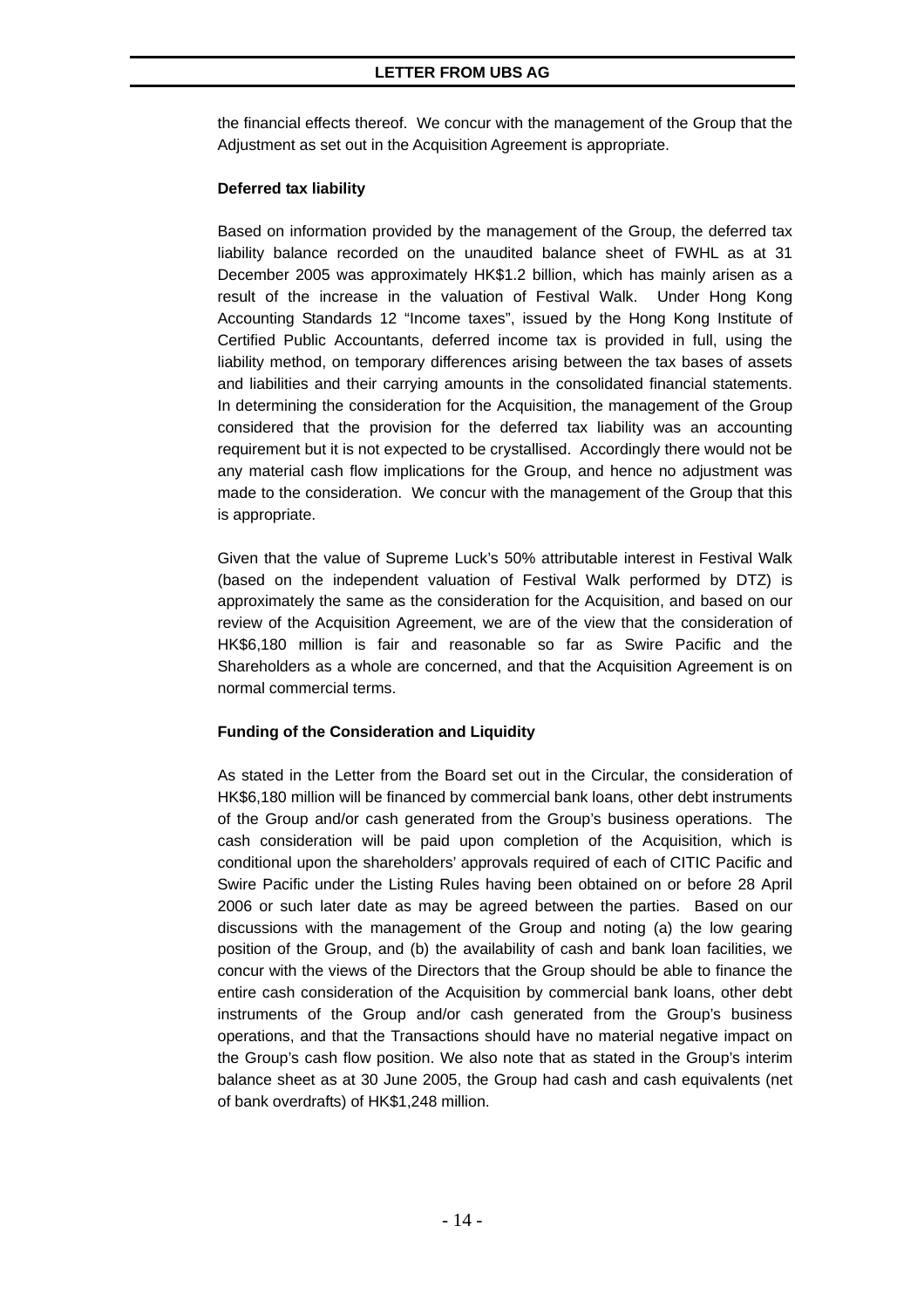#### **Financial effects**

#### **Profit and Loss Accounts**

According to the Group's interim report for the six months ended 30 June 2005, the Group recorded an unaudited consolidated profit attributable to shareholders of HK\$7,326 million for the six months ended 30 June 2005. Based on the unaudited proforma profit and loss accounts and adjustments for the six months ended 30 June 2005 provided to us by the management of the Group, which have been prepared assuming the purchase of the remaining 50% interest in Festival Walk was effective on 1 January 2005, there would be a marginal increase in the Group's net profits as a result of the Acquisition. The accretion in net profits is mainly due to the reduction of the minority interests attributed to CITIC Pacific in relation to the 50% interest held in Festival Walk, which is partially offset by the increased aftertax financing cost from the external borrowings of the Group for financing the payment of the cash consideration for the Acquisition. Based on the information provided to us, we concur with the management of the Group that the Acquisition should not have any material impact on the Group's net profits.

#### **Net Assets**

According to the Group's interim report for the six months ended 30 June 2005, the Group had an unaudited net asset value of HK\$84,751 million as at 30 June 2005. Based on the unaudited proforma balance sheet and adjustments as at 30 June 2005 provided to us by the management of the Group, which have been prepared assuming the purchase of the remaining 50% interest in Festival Walk was effective on 1 January 2005, there will be a marginal increase in the net asset value of the Group as a result of the Acquisition due to the higher retained profits reserve resulting from the increase in net profits attributable to shareholders arising from the Acquisition. Based on the information provided to us, we concur with the management of the Group that the Acquisition should not have any material impact on the Group's net asset value.

#### **Net Gearing**

According to the Group's interim report for the six months ended 30 June 2005, the Group had a net gearing ratio of approximately 9% (as calculated by dividing the net borrowings by the total equity of the Group). Based on the unaudited proforma balance sheet and adjustments as at 30 June 2005 provided to us by the management of the Group, which have been prepared assuming the purchase of the remaining 50% interest in Festival Walk was effective on 1 January 2005 and the cash consideration of HK\$6,180 million would be fully financed by external borrowings, the proforma net gearing ratio of the Group as at 30 June 2005 would be approximately 17%. The management of the Group is of the view that the net gearing position would remain acceptable after the Acquisition.

In considering the impact of the higher net gearing position of the Group after the Transactions, we have calculated the net gearing ratios of the top ten listed property companies operating in Hong Kong by market capitalisation, according to their published financial statements as of 30 June 2005, and noted that the Group's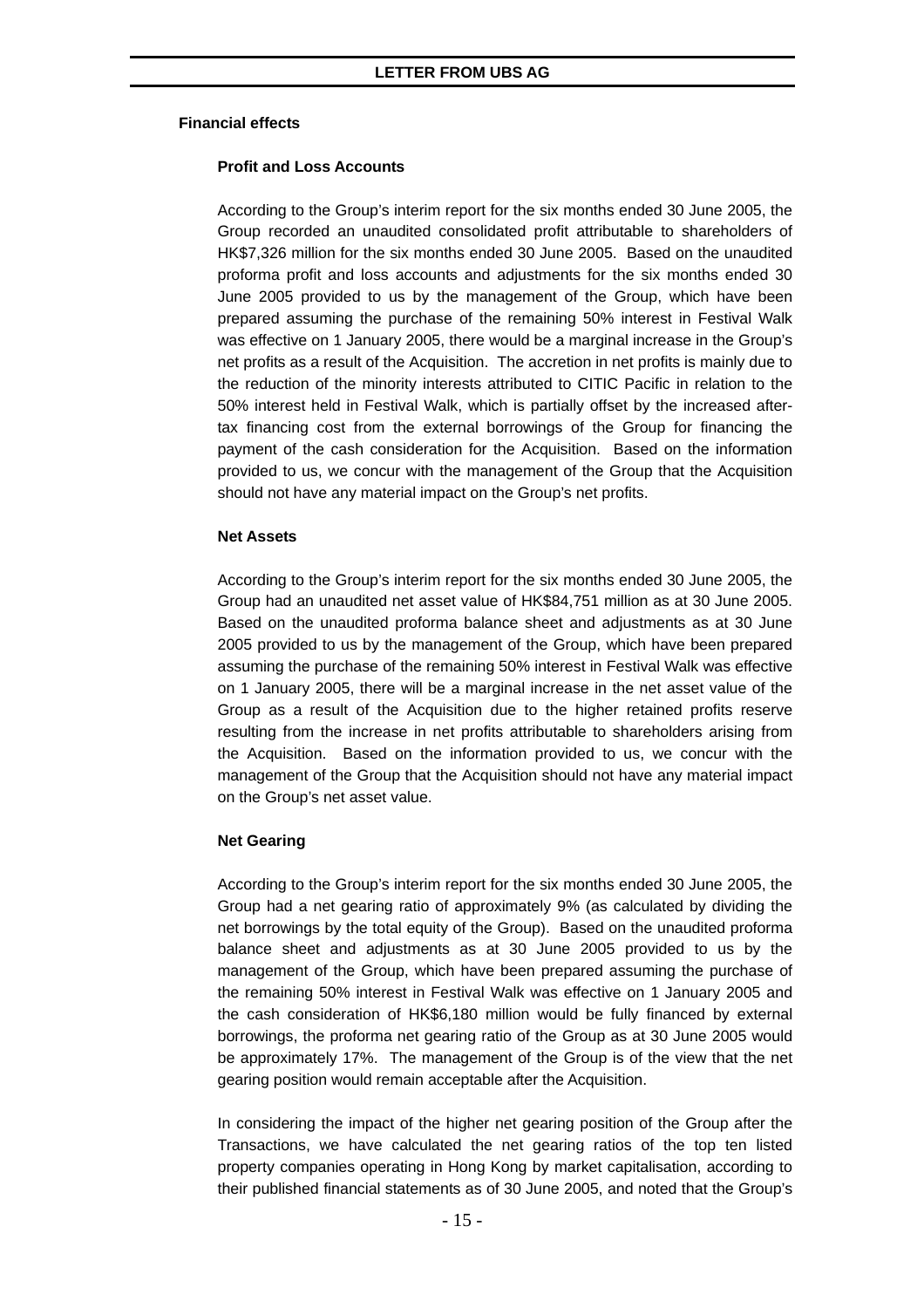### **LETTER FROM UBS AG**

proforma net gearing ratio as at 30 June 2005 remains lower than the average of the net gearing ratios of the aforementioned Hong Kong property companies as of 30 June 2005. Having considered the information and representations provided to us by the management of the Group regarding the Group's net gearing ratio and taking into account the analysis we have conducted on the net gearing ratios of the aforementioned property companies in Hong Kong, we concur with the management's view that the Group's net gearing position would remain acceptable after the Acquisition.

#### **3. RECOMMENDATIONS**

Having considered the above principal factors and reasons, we consider that the Transactions are in the ordinary and usual course of business of the Group and that the terms of the Acquisition Agreement are normal commercial terms, fair and reasonable and in the interests of the Group and the Shareholders as a whole. Accordingly, we recommend that the independent Shareholders vote in favour of the ordinary resolution to be proposed at the EGM to approve the transactions contemplated under the Acquisition Agreement and that the Independent Board Committee advises the independent Shareholders accordingly.

Yours faithfully, For and on behalf of UBS AG

Stephen Gore Daniel Scamps Executive Director Executive Director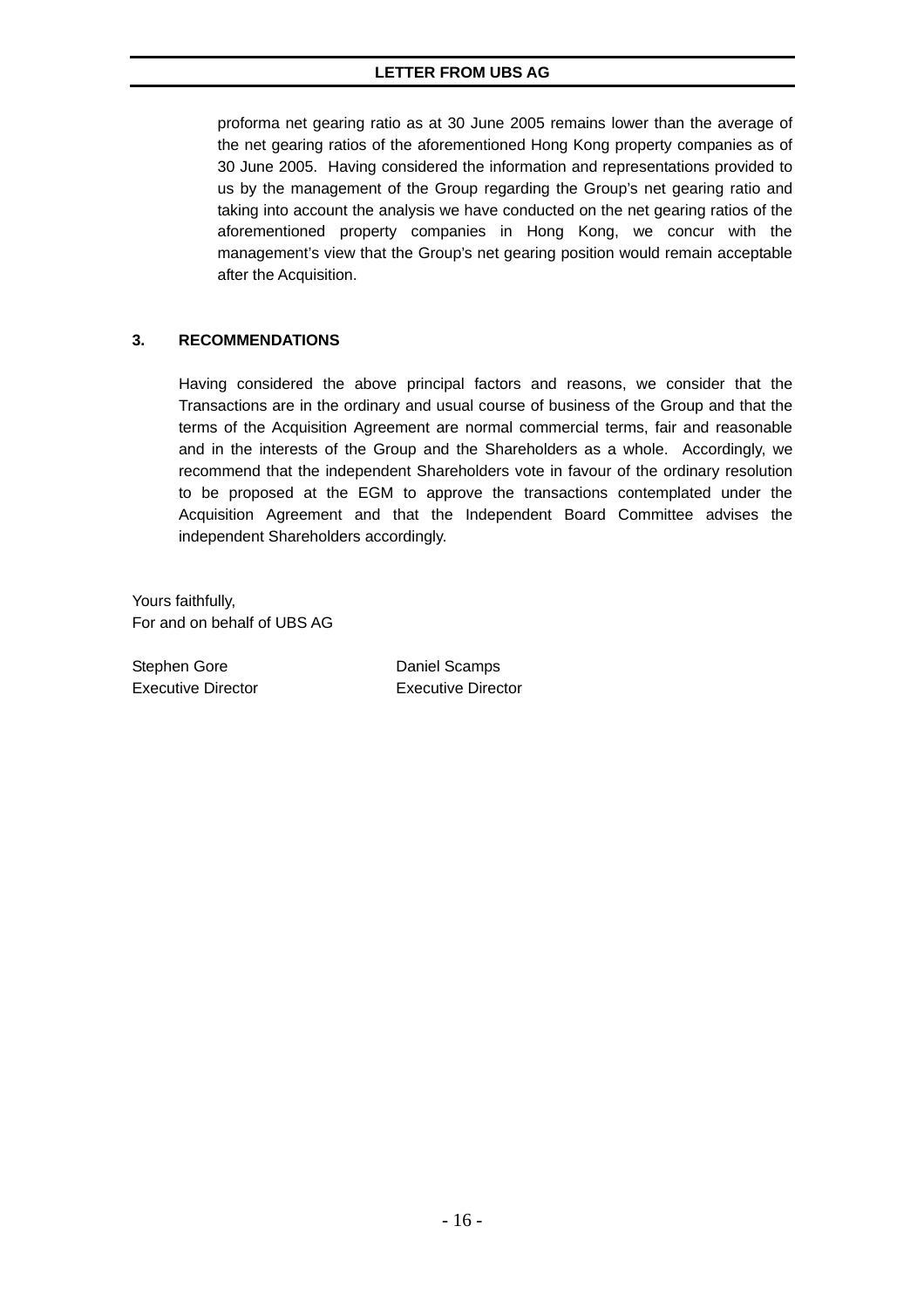#### **APPENDIX I PROPERTY VALUATION**

*The following is the text of a letter together with the valuation certificate received from DTZ Debenham Tie Leung Limited, an independent property valuer, in connection with its valuation as at 31st December 2005 in respect of Festival Walk for inclusion in this Circular.* 



10th Floor, Jardine House 1 Connaught Place **Central** Hong Kong

13th February 2006

The Directors Swire Pacific Limited 35th Floor, Two Pacific Place 88 Queensway Hong Kong

Dear Sirs,

### **Re: Festival Walk, 80 Tat Chee Avenue, Yau Yat Tsuen, Kowloon.**

We refer to your instructions for us to carry out a market valuation of the captioned property in which Swire Pacific Limited (the "Company") and/or its subsidiaries (together referred to as the "Group") have interests. We confirm that we have carried out inspection, made relevant enquiries and searches and obtained such further information as we consider necessary for the purpose of providing you with our opinion of the value of the property as at 31st December 2005 (the "date of valuation").

Our valuation of the property represents its market value which in accordance with the Valuation Standards on Properties of the Hong Kong Institute of Surveyors is defined as "the estimated amount for which a property should exchange on the date of valuation between a willing buyer and a willing seller in an arm's-length transaction after proper marketing wherein the parties had each acted knowledgeably, prudently and without compulsion".

Our valuation excludes an estimated price inflated or deflated by special terms or circumstances such as atypical financing, sale and leaseback arrangement, special considerations or concessions granted by anyone associated with the sale, or any element of special value.

No allowance has been made in our valuation for any charges, mortgages or amounts owing on the property nor any expenses or taxation which may be incurred in effecting a sale. Unless otherwise stated, it is assumed that the property is free from encumbrances, restrictions and outgoings of any onerous nature which could affect its value.

We have valued the property by investment method where we arrive at the valuation by capitalising the rental income derived from the existing tenancies with due provision for any reversionary income potential.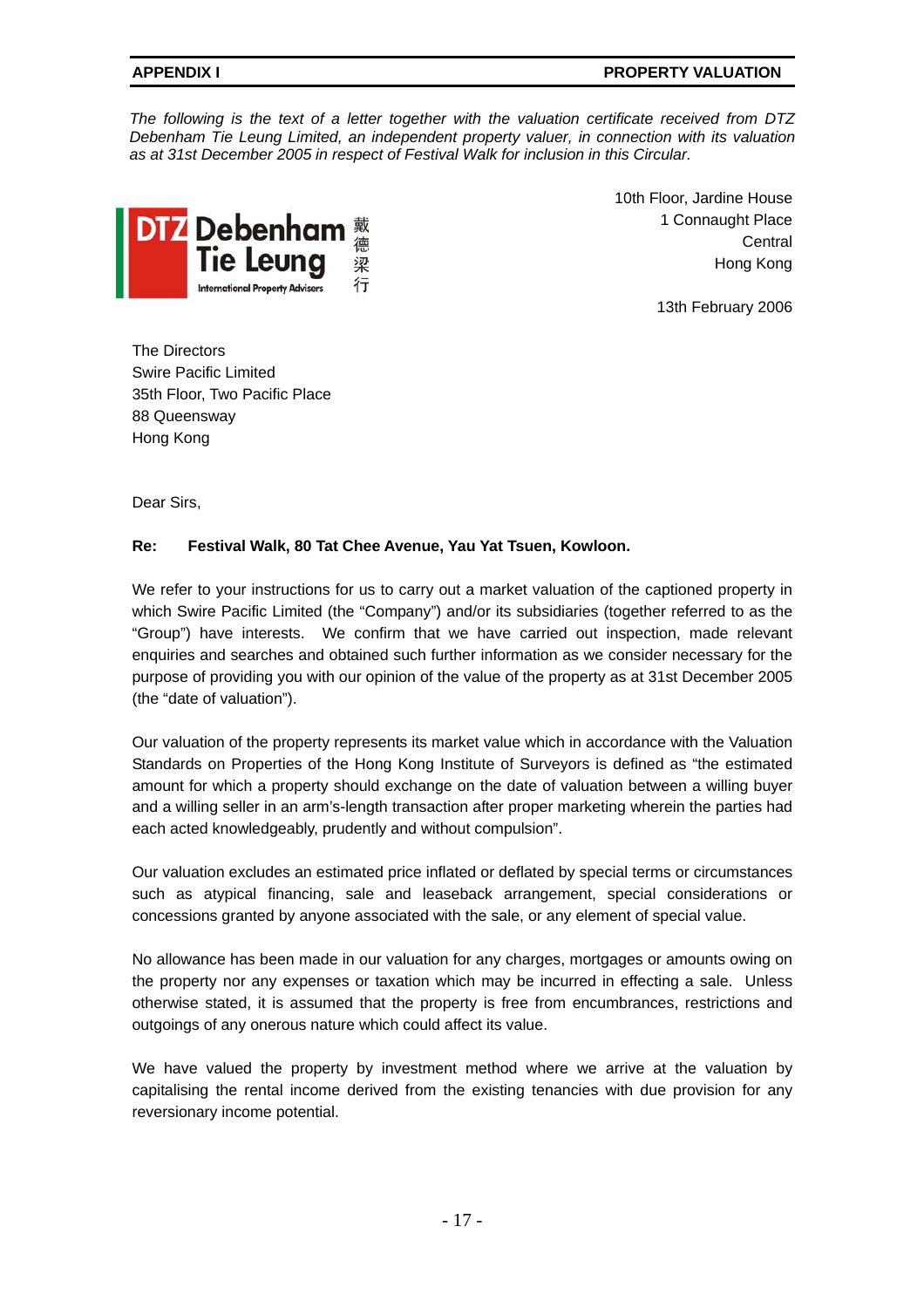We have relied to a very considerable extent on the information given by the Group and have accepted advice given to us on such matters as planning approvals, statutory notices, easements, tenure, particulars of occupancy, site and floor areas, site and floor plans, number of parking spaces, development proposals, interest attributable to the Group and all other relevant matters. Dimensions and measurements are based on the copies of documents or other information provided to us by the Group and are therefore only approximations. No onsite measurement has been carried out.

We have not been provided with copies of the title documents relating to the property but have caused searches to be made at the Land Registry. However, we have not searched the original documents to verify ownership or to ascertain any amendments. All documents have been used for reference only and all dimensions, measurements and areas are approximate.

We have inspected the exterior of the property. However, no structural survey has been made, but in the course of our inspection, we did not note any serious defects. We are not, however, able to report whether the property is free of rot, infestation or any other structural defects. No test was carried out on any of the services.

Unless otherwise stated, we have not been able to carry out detailed on-site measurements to verify the site and floor areas of the property and we have assumed that the areas shown on the documents handed to us are correct.

We enclose herewith our valuation certificate for your attention.

Yours faithfully, for and on behalf of **DTZ Debenham Tie Leung Limited K. B. Wong**  Registered Professional Surveyor (General Practice Division) M.R.I.C.S., M.H.K.I.S. **Director** 

*Note: Mr. K.B. Wong is a Registered Professional Surveyor who has over 20 years' experience in valuation of properties in Hong Kong.*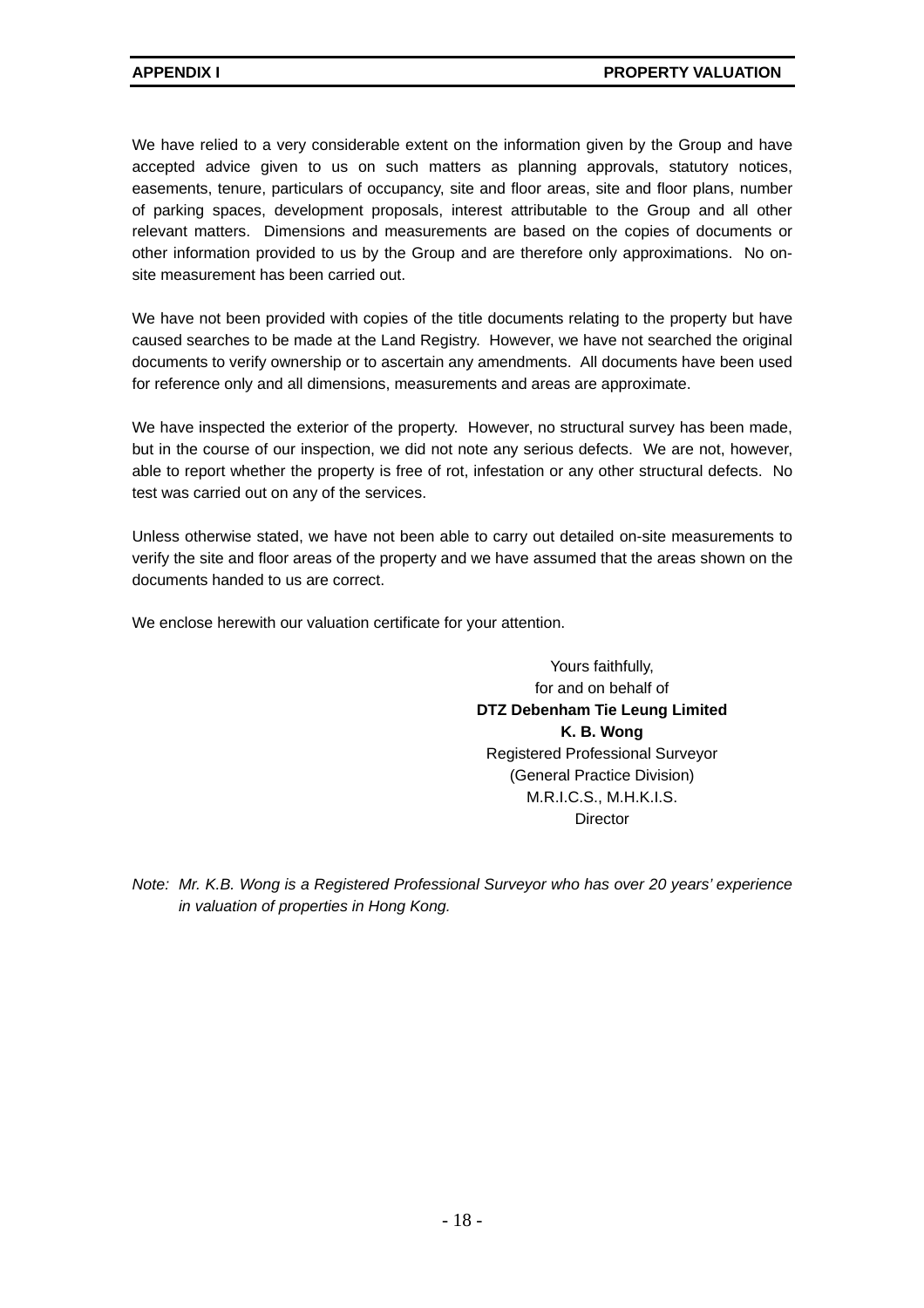#### **VALUATION CERTIFICATE**

Festival Walk, 80 Tat Chee Avenue, Yau Yat Tsuen, Kowloon

New Kowloon Inland Lot No. 6181

#### **Property Description, age and tenure**

Festival Walk comprises 7 levels of retail space including a 1,916-seat cinema and an ice-skating rink, 4 office levels and 3 basement parking levels. The development is linked to the Kowloon Tong MTR/KCR stations and was completed in 1998.

The 1st to 3rd basements provide a total of 830 car parking spaces. The upper 7 levels including MTR level, levels LG1, LG2, G, UG, 1 and 2 accommodate a shopping centre, including a cinema and an ice-skating rink whilst levels 3 to 6 provide office accommodation.

The total lettable area of the property is approximately 812,665 sq.ft. (75,498.42 sq.m.), including a lettable area of approximately 598,683 sq.ft. (55,619.01 sq.m.) for retail uses and a lettable area of approximately 213,982 sq.ft. (19,879.41 sq.m.) for office uses, the public transport terminus and multi-storey car park.

The site area of the property is approximately 222,382 sq.ft. (20,660 sq.m.).

The property is held from the Government for a term from 30th March 1993 to 30th June 2047. The current Government rent for the property is an amount equal to 3% of the rateable value for the time being of the property per annum.

#### **Particulars of occupancy**

The property is held for investment and is fully let on full internal repairing terms for mainly 2 years to 10 years with the latest tenancy due to expire on 14th October 2010.

The majority of tenancies are held for terms of 3 years with fixed rental escalations and are subject to turnover rent provision.

The cinema is subject to a lease of 10 years from 17th August 1998 to 16th August 2008 at a rent of the higher of fixed rental escalations or turnover provisions.

The ice-skating rink is subject to a lease from 4th December 1998 to 4th April 2008 at a rent of turnover provisions.

The car parking spaces are licensed on a monthly and hourly basis.

#### **Capital value in existing state as at 31st December 2005**

HK\$12,338,000,000

(50% interest attributable to the Group: HK\$6,169,000,000)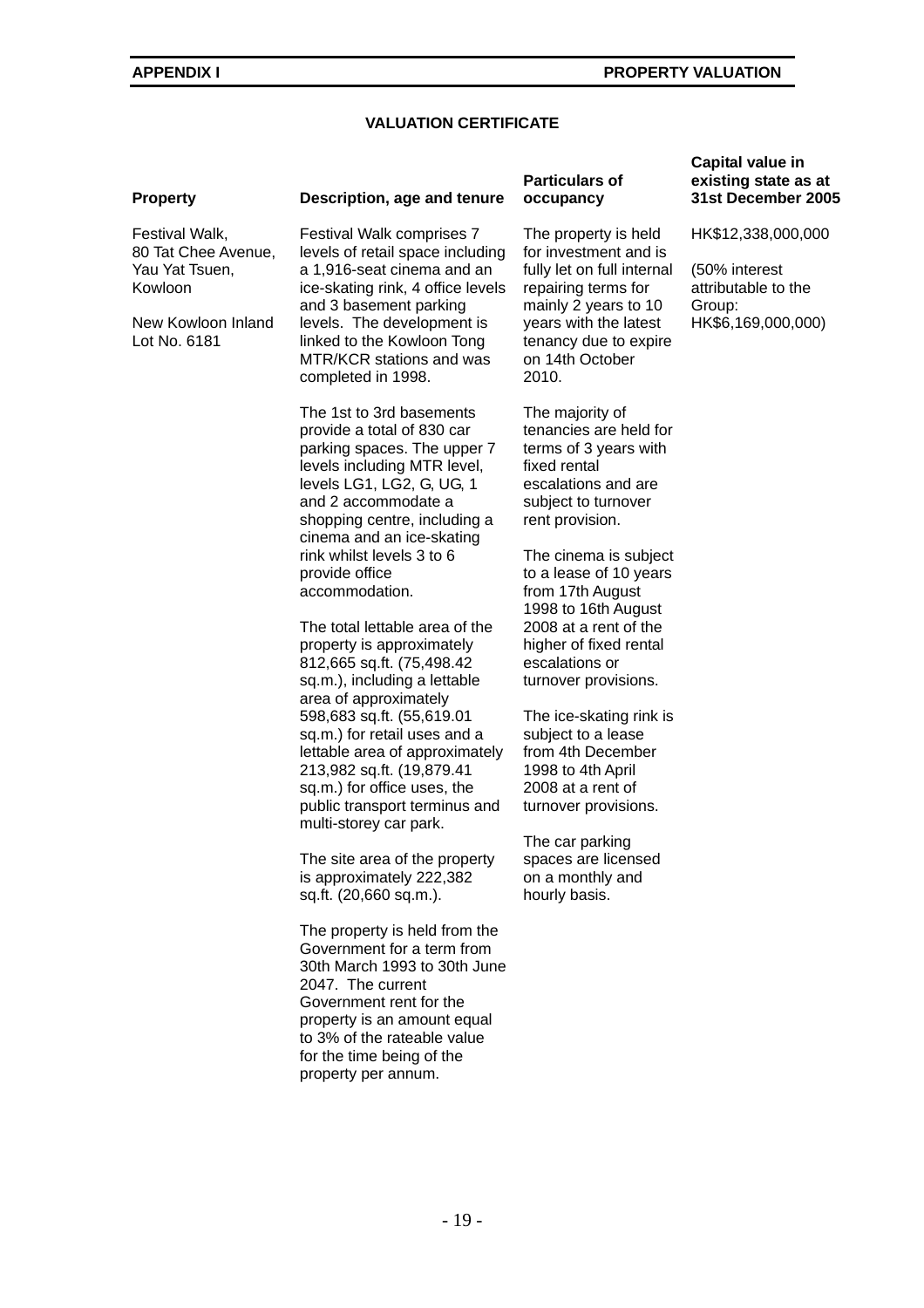Notes:

- (1) The registered owner of the property is Festival Walk Holdings Limited, in which the Group has 50% attributable interest.
- (2) Of the total 830 car parking spaces, 400 car parking spaces (forming the multi-storey car park) are fully accountable for gross floor area calculation. The remaining 430 ancillary car parking spaces are provided, being exempted from the gross floor area calculation, without the Group incurring a premium.
- (3) The property falls within Kowloon Planning Area No. 4 and is zoned in Shek Kip Mei Outline Zoning Plan No. S/K4/20 dated 23rd December 2005 for "Other Specified Uses" as "Commercial Uses including a Public Transport Terminus, Multi-Storey Car Park, Post Office".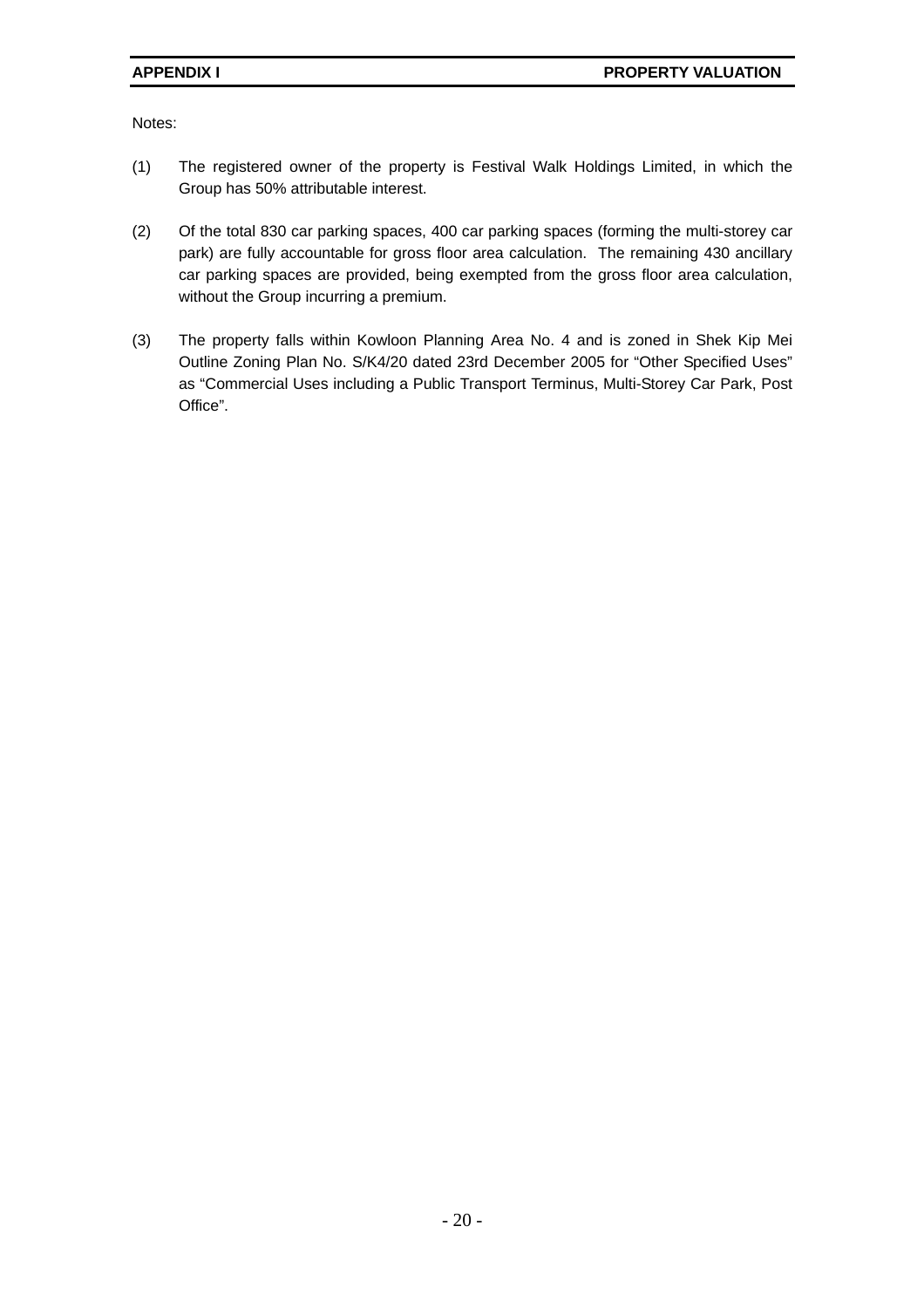#### **RESPONSIBILITY STATEMENT**

This document includes particulars given in compliance with the Listing Rules for the purpose of giving information with regard to the Company.

The Directors collectively and individually accept full responsibility for the accuracy of the information contained in this document and confirm, having made all reasonable enquiries, that to the best of their knowledge and belief there are no other facts the omission of which would make any statement herein misleading.

#### **MATERIAL ADVERSE CHANGE**

The Directors confirm that, as at the Latest Practicable Date, the Directors are not aware of any material adverse change in the financial or trading position of the Group since 31st December 2004, being the date to which the latest published audited accounts of the Company were made up.

#### **DISCLOSURE OF INTERESTS**

#### **(a) Share Interests of Directors and Chief Executive**

Save as disclosed below, as at the Latest Practicable Date, none of the Directors or chief executive of the Company had any interests or short positions in the shares, underlying shares and debentures of the Company or any associated corporation (within the meaning of the SFO), which (a) were required to be notified to the Company and the Stock Exchange pursuant to Divisions 7 and 8 of Part XV of the SFO (including interests and short positions which they have taken or deemed to have taken under such provisions of the SFO); or (b) were required pursuant to section 352 of the SFO to be entered in the register referred to therein; or (c) were required, pursuant to the Model Code to be notified to the Company and the Stock Exchange.

#### **Interests in shares of Swire Pacific and associated corporations (all being long positions)**

|                                 | <b>Beneficial interest</b> | Capacity |                   |                        |                                        |                          |
|---------------------------------|----------------------------|----------|-------------------|------------------------|----------------------------------------|--------------------------|
| <b>Swire Pacific</b><br>Limited | Personal                   | Family   | Trust<br>interest | Total no.<br>of shares | Percentage<br>of issued<br>capital (%) | <b>Note</b>              |
| 'A' shares                      |                            |          |                   |                        |                                        |                          |
| P N L Chen                      |                            | 2,000    | ٠                 | 2,000                  | 0.0002                                 | $\overline{\phantom{a}}$ |
| P A Johansen                    | 10.000                     | ٠        | 1,500             | 11,500                 | 0.0012                                 | 1                        |
| C D Pratt                       | 21,000                     | ۰        | -                 | 21,000                 | 0.0023                                 | $\overline{\phantom{a}}$ |
| Sir Adrian Swire                |                            | -        | 794,473           | 794,473                | 0.0854                                 | 2                        |
| 'B' shares                      |                            |          |                   |                        |                                        |                          |
| P N L Chen                      | 65,000                     | 10,142   | ٠                 | 75,142                 | 0.0025                                 | $\overline{\phantom{a}}$ |
| D Ho                            | 100.000                    |          |                   | 100.000                | 0.0033                                 |                          |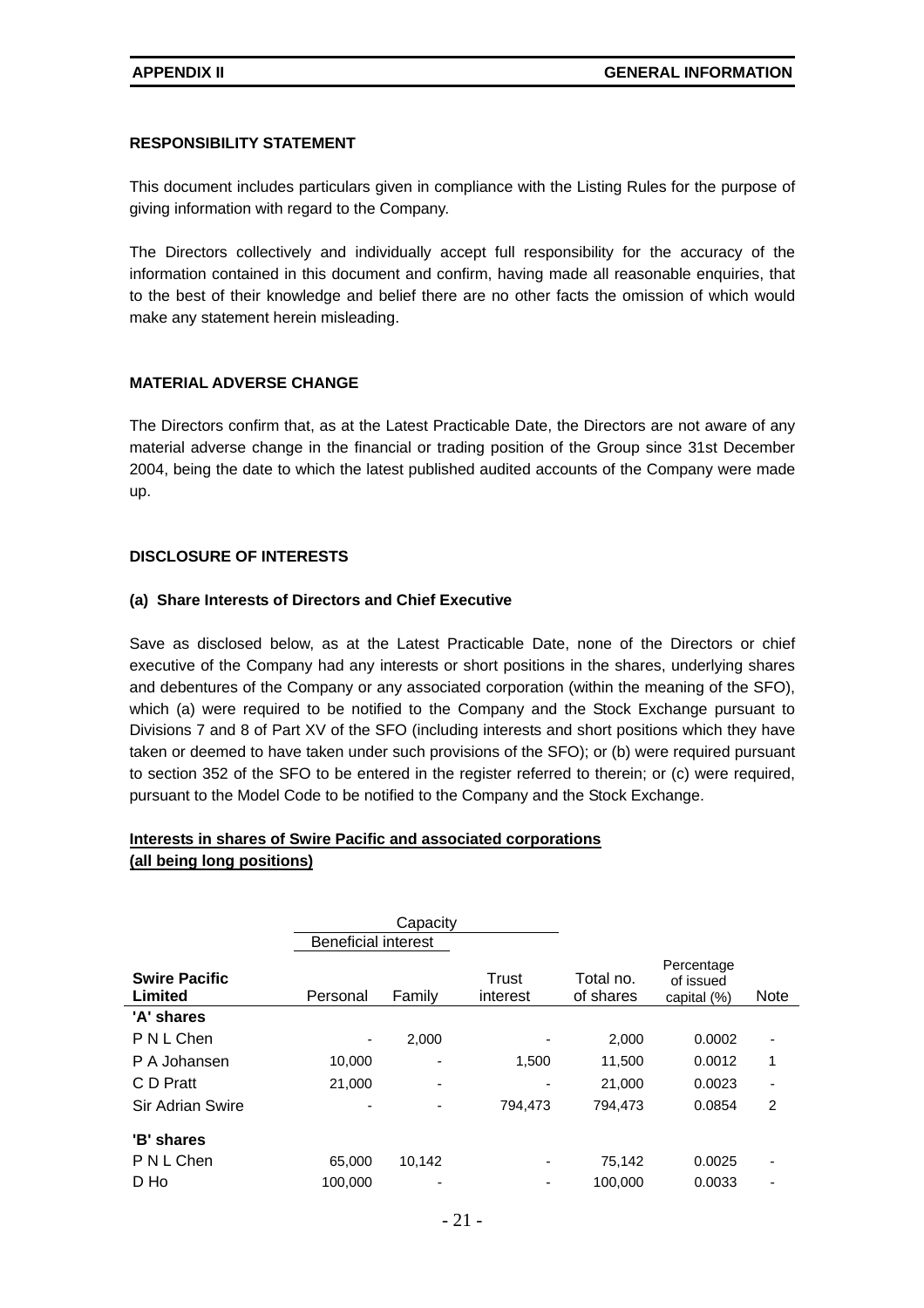**APPENDIX II GENERAL INFORMATION** 

| P A Johansen     | $\overline{\phantom{0}}$ | ٠ | 200.000    | 200,000    | 0.0067 |                          |
|------------------|--------------------------|---|------------|------------|--------|--------------------------|
| C Lee            | 750,000                  | ٠ | 21.405.000 | 22.155.000 | 0.7376 |                          |
| C D Pratt        | 50,000                   | ۰ | $\sim$     | 50,000     | 0.0017 | $\overline{\phantom{a}}$ |
| Sir Adrian Swire | 4,813,169                | ٠ | 15.741.913 | 20.555.082 | 0.6844 | 2                        |

|                                           |                            | Capacity  |                   |                        |                          |             |
|-------------------------------------------|----------------------------|-----------|-------------------|------------------------|--------------------------|-------------|
|                                           | <b>Beneficial interest</b> |           |                   |                        | Percentage               |             |
| John Swire & Sons<br>Limited              | Personal                   | Family    | Trust<br>interest | Total no.<br>of shares | of issued<br>capital (%) | <b>Note</b> |
| <b>Ordinary Shares of £1</b>              |                            |           |                   |                        |                          |             |
| <b>Baroness Dunn</b>                      | 8.000                      | ٠         |                   | 8,000                  | 0.01                     | 3           |
| P A Johansen                              | 8.000                      | -         |                   | 8,000                  | 0.01                     | 3           |
| Sir Adrian Swire                          | 2,142,152                  | 2,815,062 | 24,715,975        | 29,673,189             | 29.67                    | 4           |
| 8% Cum. Preference<br><b>Shares of £1</b> |                            |           |                   |                        |                          |             |
| Baroness Dunn                             | 2,400                      | ٠         |                   | 2,400                  | 0.01                     | 3           |
| <b>Sir Adrian Swire</b>                   | 1,186,758                  | 843,411   | 7,332,727         | 9,362,896              | 31.21                    | 4           |
|                                           |                            |           |                   |                        |                          |             |

| <b>Cathay Pacific Airways</b><br>Limited | Beneficial interest (personal) | Percentage of<br>issued capital (%) |
|------------------------------------------|--------------------------------|-------------------------------------|
| <b>Ordinary Shares</b>                   |                                |                                     |
| PNLChen                                  | 9.000                          | 0.00027                             |

Notes :

- 1. All the Swire Pacific Limited 'A' and 'B' shares held by these Directors under "Trust Interest" are held by them as beneficiaries of trusts.
- 2. All the Swire Pacific Limited 'A' and 'B' shares held by Sir Adrian Swire under "Trust Interest" are held by him as trustee only and he has no beneficial interest in those shares.
- 3. Sir Adrian Swire has a residual beneficial interest in 4,000 Ordinary Shares in John Swire & Sons Limited held by each of Baroness Dunn and P A Johansen and in 1,200 Preference Shares held by Baroness Dunn. These holdings are therefore duplicated in the personal interest of Sir Adrian Swire.
- 4. Neither Sir Adrian Swire nor his wife, who are trustees of trusts which hold the Ordinary and Preference Shares in John Swire & Sons Limited listed under "Trust Interest", has any beneficial interest in those shares.

 Included in the personal beneficial interest of Sir Adrian Swire are 14,426 Ordinary Shares and 2,453 Preference Shares held by other shareholders, including those referred to in Note 3, in which he has a residual beneficial interest.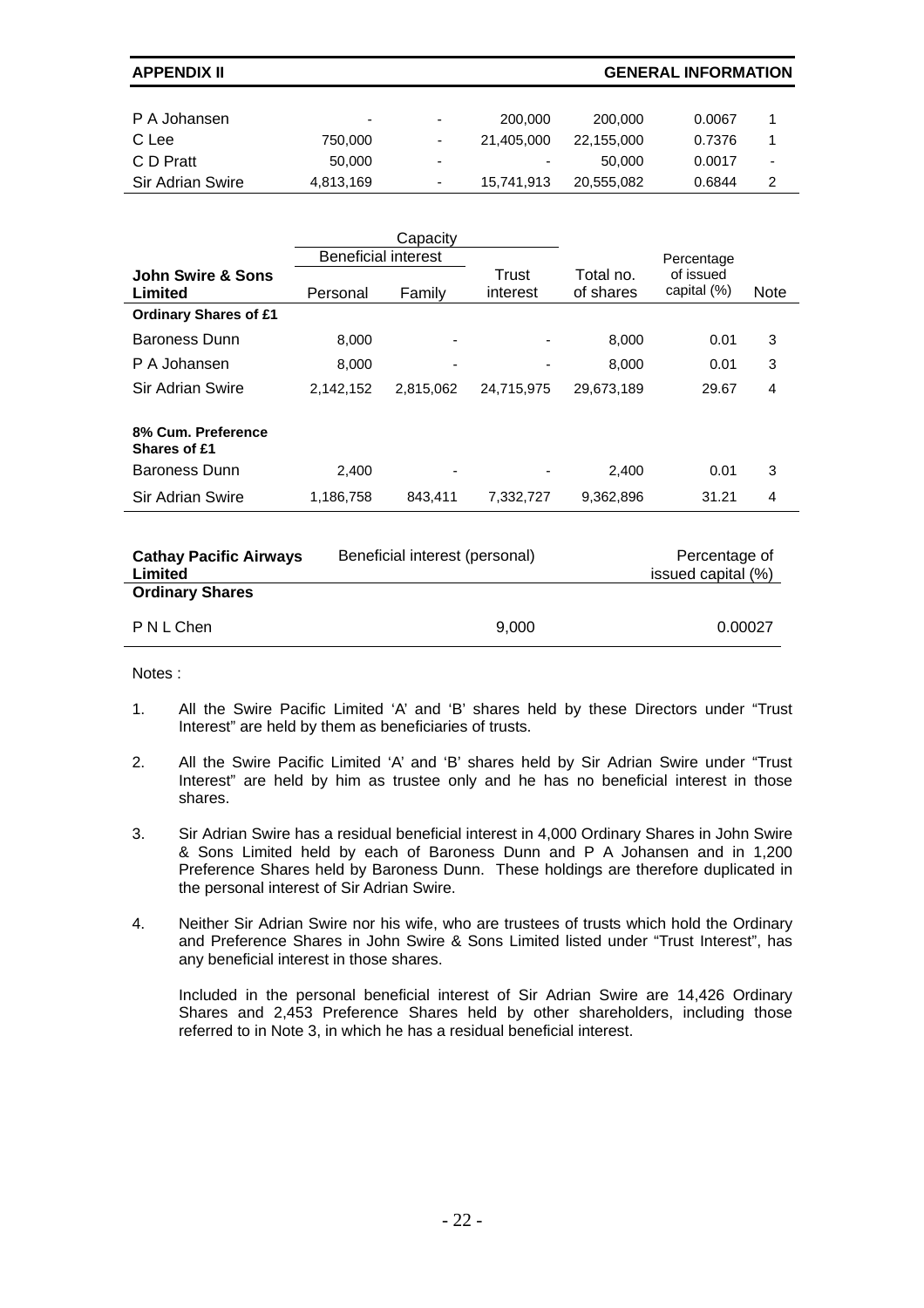### **(b) Substantial shareholders**

Save as disclosed below, the Directors and chief executive of the Company are not aware that there was any party who, as at the Latest Practicable Date, had an interest or short position in the shares and underlying shares (including options) of the Company which would fall to be disclosed to the Company under Divisions 2 and 3 of Part XV of the SFO:

### **Interests in shares of Swire Pacific**

|                                  |               | Percentage  |               |             |
|----------------------------------|---------------|-------------|---------------|-------------|
|                                  |               | of issued   | Long or short |             |
| <b>Swire Pacific Limited</b>     | No. of Shares | capital (%) | position      | <b>Note</b> |
| 'A' shares                       |               |             |               |             |
| John Swire & Sons Limited        | 52,250,015    | 5.62        | Long position | 1           |
| Franklin Resources, Inc.         | 103,228,390   | 11.10       | Long position | 2           |
| J.P. Morgan Chase & Company      | 120,905,656   | 12.99       | Long position | 3           |
| The Capital Group Companies Inc. | 65.604.421    | 7.05        | Long position | 4           |
|                                  |               |             |               |             |
| 'B' shares                       |               |             |               |             |
| John Swire & Sons Limited        | 2,035,480,765 | 67.77       | Long position | 1           |
| Aberdeen Asset Management plc.   | 240,303,900   | 8.00        | Long position | 5           |

Notes:

- 1. The shares are held in the capacity of beneficial owner.
- 2. This notification was filed under the repealed Securities (Disclosure of Interests) Ordinance and the capacities in which they are held were not given. A subsequent notification has been received from Templeton Global Advisors Ltd, which is a 100% owned subsidiary of Franklin Resources, Inc., declaring its interest in 55,761,220 'A' shares (representing 5.99% of the issued capital), held in the capacity of investment manager.
- 3. The shares held by J.P. Morgan Chase & Company are held in the following capacities:

| Capacity                            | No. of shares |
|-------------------------------------|---------------|
| Beneficial owner                    | 3,420,588     |
| Investment manager                  | 64.875.014    |
| Custodian Corporation/Lending agent | 52,610,054    |

- 4. These shares are held in the capacity of investment manager.
- 5. Aberdeen Asset Management plc is interested in these shares in its capacity as investment manager and includes shares in which wholly owned controlled corporations of Aberdeen Asset Management plc are interested.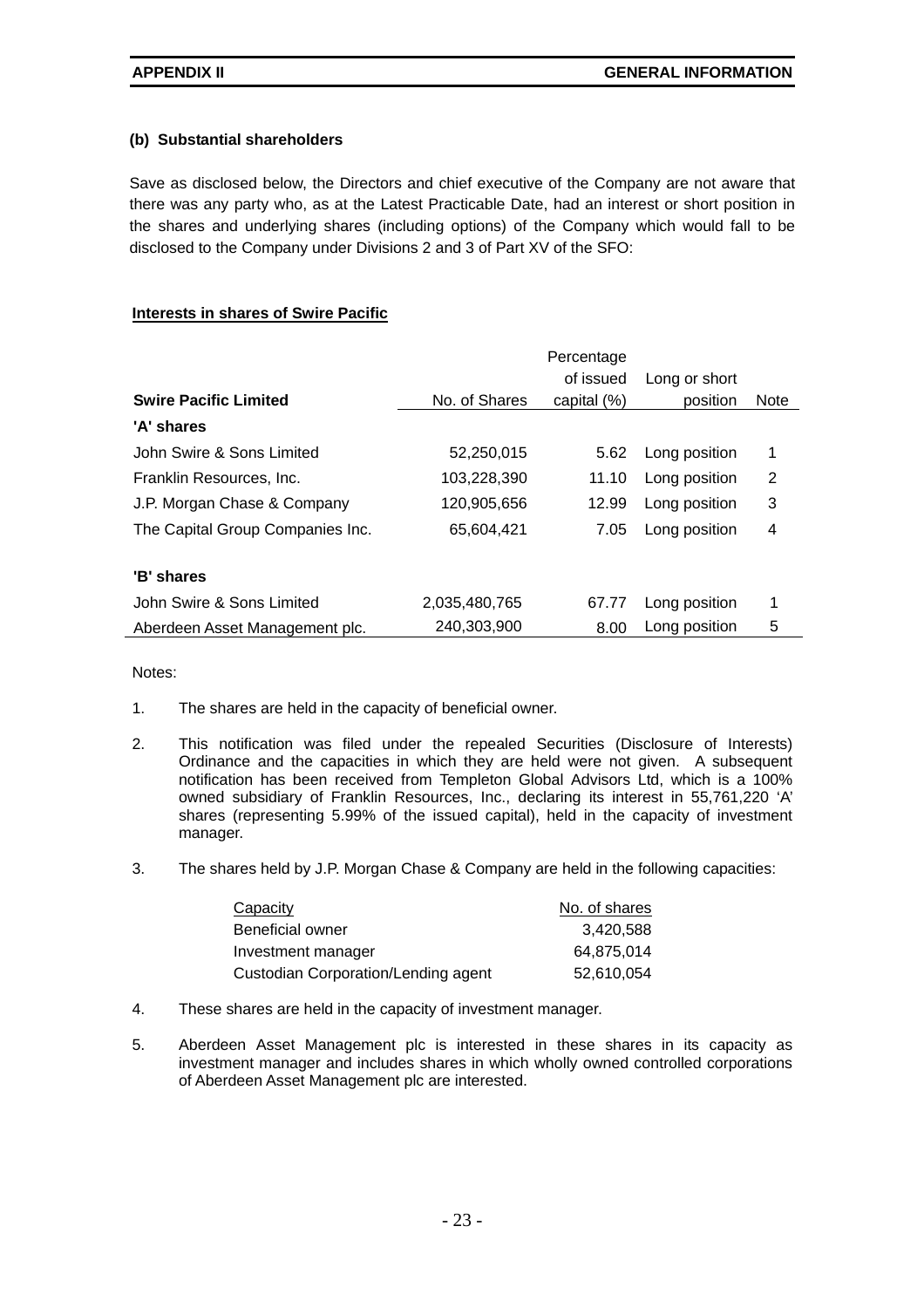#### **(c) Substantial shareholders in the Company's subsidiaries**

So far as is known to any Director or chief executive of the Company, as at the Latest Practicable Date, the following persons were interested in 10% or more of the issued capital carrying rights to vote at general meetings of the following subsidiaries of the Company:

| Name of subsidiary            | Name of shareholder                | <b>Number and class</b> | Percentage of |
|-------------------------------|------------------------------------|-------------------------|---------------|
|                               |                                    | of shares held          | shareholding  |
| <b>Festival Walk</b>          | <b>Supreme Luck Investments</b>    | 50,000 ordinary         | 50%           |
| <b>Holdings Limited</b>       | Limited                            | shares                  |               |
| Hangzhou BC Foods             | <b>COFCO Beverages</b>             | USD4,000,000 of         | 20%           |
| Co. Ltd.                      | (Hangzhou) Ltd                     | the registered          |               |
|                               |                                    | capital                 |               |
|                               | Hangzhou Hezhong Industrial        | USD4,000,000 of         | 20%           |
|                               | <b>Group Investment Company</b>    | the registered          |               |
|                               | Limited                            | capital                 |               |
| Hangzhou BC                   | <b>COFCO Beverages</b>             | RMB 330,000 of the      | 10%           |
| Warehousing and               | (Hangzhou) Ltd                     | registered capital      |               |
| Transportation                |                                    |                         |               |
| Company Limited               |                                    |                         |               |
|                               | Hangzhou Hezhong Industrial        | RMB 330,000 of the      | 10%           |
|                               | Group Investment Company           | registered capital      |               |
|                               | Limited                            |                         |               |
|                               |                                    |                         |               |
| Hixburg Ltd.                  | Ngan Kit Ling, Irene               | 20 ordinary shares      | 20%           |
| <b>Intermarket Agencies</b>   | <b>Pentland Industries Limited</b> | 3 "B" ordinary          | 30%           |
| (Far East) Ltd.               |                                    | shares                  |               |
| Jade at Brickell Bay          | Suttonwood Holdings LC             | Nil                     | 37.5%         |
| Associates Ltd                |                                    |                         |               |
| Nanjing BC Foods              | COFCO Beverages (Nanjing)          | USD3,800,000 of         | 20%           |
| Co. Ltd                       | Ltd                                | the registered          |               |
|                               |                                    | capital                 |               |
|                               | Nanjing General Factory of         | USD3,800,000 of         | 20%           |
|                               | <b>Essence and Perfume</b>         | the registered          |               |
|                               |                                    | capital                 |               |
| Reebok Hong Kong              | Reebok International Limited       | 5,000 ordinary          | 33.3%         |
| Limited                       |                                    | shares                  |               |
| Swire and Island              | <b>Island Communication</b>        | 1 non-votina            | 40%           |
| Communication                 | Enterprises Ltd.                   | dividend shares         |               |
| Developments                  |                                    | 40 "B" ordinary         |               |
| Limited                       |                                    | shares                  |               |
| <b>Swire Aviation Limited</b> | Jade Wonder Limited                | 1,667 ordinary          | 33.3%         |
|                               |                                    | shares                  |               |
| Swire BCD Co. Ltd.            | CITIC Beverage (HK) Limited        | USD9,000,000 of         | 15%           |
|                               |                                    | the registered          |               |
|                               |                                    | capital                 |               |
| Swire Coca-Cola               | <b>CITIC Group</b>                 | USD2,400,000 of         | 20%           |
| Beverages Hefei               |                                    | the registered          |               |
| Limited                       |                                    | capital                 |               |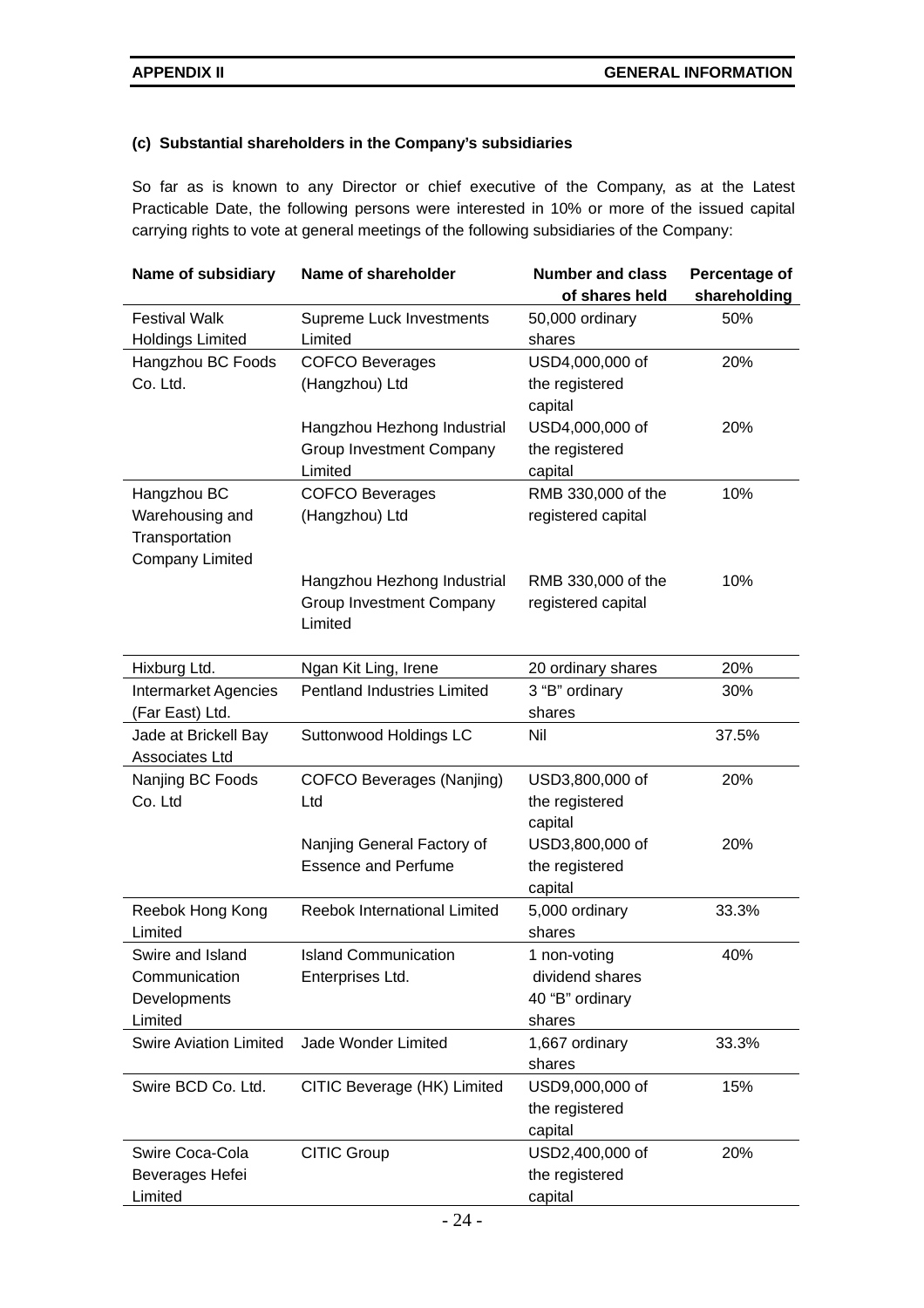**APPENDIX II GENERAL INFORMATION** 

| Swire Coca-Cola<br>Beverages Xiamen<br>Limited | Xiamen Luquan Industries<br>General Co. Ltd. | USD25,841,000 of<br>the registered<br>capital | 49%   |
|------------------------------------------------|----------------------------------------------|-----------------------------------------------|-------|
| Swire Coca-Cola                                | <b>CITIC Group</b>                           | USD2,315,364 of                               | 12.9% |
| <b>Beverages</b>                               |                                              | the registered                                |       |
| Zhengzhou Limited                              |                                              | capital                                       |       |
| Swire Guangdong                                | <b>COFCO Beverages</b>                       | RMB 97,027,110 of                             | 19%   |
| Coca-Cola Limited                              | (Guangzhou) Ltd                              | the registered                                |       |
|                                                |                                              | capital                                       |       |
|                                                | Guangdong Foodstuffs Import                  | RMB153,200,700 of                             | 30%   |
|                                                | and Export (Group)                           | the registered                                |       |
|                                                | Corporation                                  | capital                                       |       |
| Swire Guangdong                                | Guangdong Foodstuffs Import                  | USD600,000 of the                             | 12%   |
| Coca-Cola (Huizhou)                            | and Export (Group)                           | registered capital                            |       |
| Ltd                                            | Corporation                                  |                                               |       |

#### **(d) Other interests of Directors**

P N L Chen, M Cubbon, J W J Hughes-Hallett, D Ho, K G Kerr, C D Pratt are directors and employees of John Swire & Sons Limited ("Swire") group. Baroness Dunn and P A Johansen are shareholders, directors and employees of Swire. Sir Adrian Swire is a shareholder of Swire. Swire is a substantial shareholder of the Company, as noted above.

The Company has an agreement for services (the "JSS Agreement") with John Swire & Sons (H.K.) Limited ("JSSHK"), pursuant to which JSSHK provides advice and expertise of the directors and senior officers of Swire group, full or part time services of members of the staff of Swire group, other administrative and similar services and such other services as may have been agreed from time to time.

In return for these services, JSSHK receives annual service fees calculated as 2.5% of the Company's consolidated profit before taxation and minority interests after certain adjustments. The Company also reimburses the Swire group for all the expenses incurred in the provision of the services at cost.

The JSS Agreement took effect from 1st January 2005 and will terminate on 31st December 2007. However it is renewable for successive periods of three years thereafter unless either party to it gives to the other notice of termination of not less than three months expiring on any 31st December.

As directors and employees of Swire group, P N L Chen, M Cubbon, J W J Hughes-Hallett, D Ho, K G Kerr, C D Pratt are interested in the JSS Agreement. Baroness Dunn and P A Johansen are interested in the JSS Agreement as shareholders, directors and employees of Swire. Sir Adrian Swire is interested in the JSS Agreement as shareholder of Swire.

#### **(e) Interests in assets**

As at the latest Practicable Date, none of the Directors and the experts whose names are referred to in the paragraph headed "Consents and Experts" in this appendix II has or has had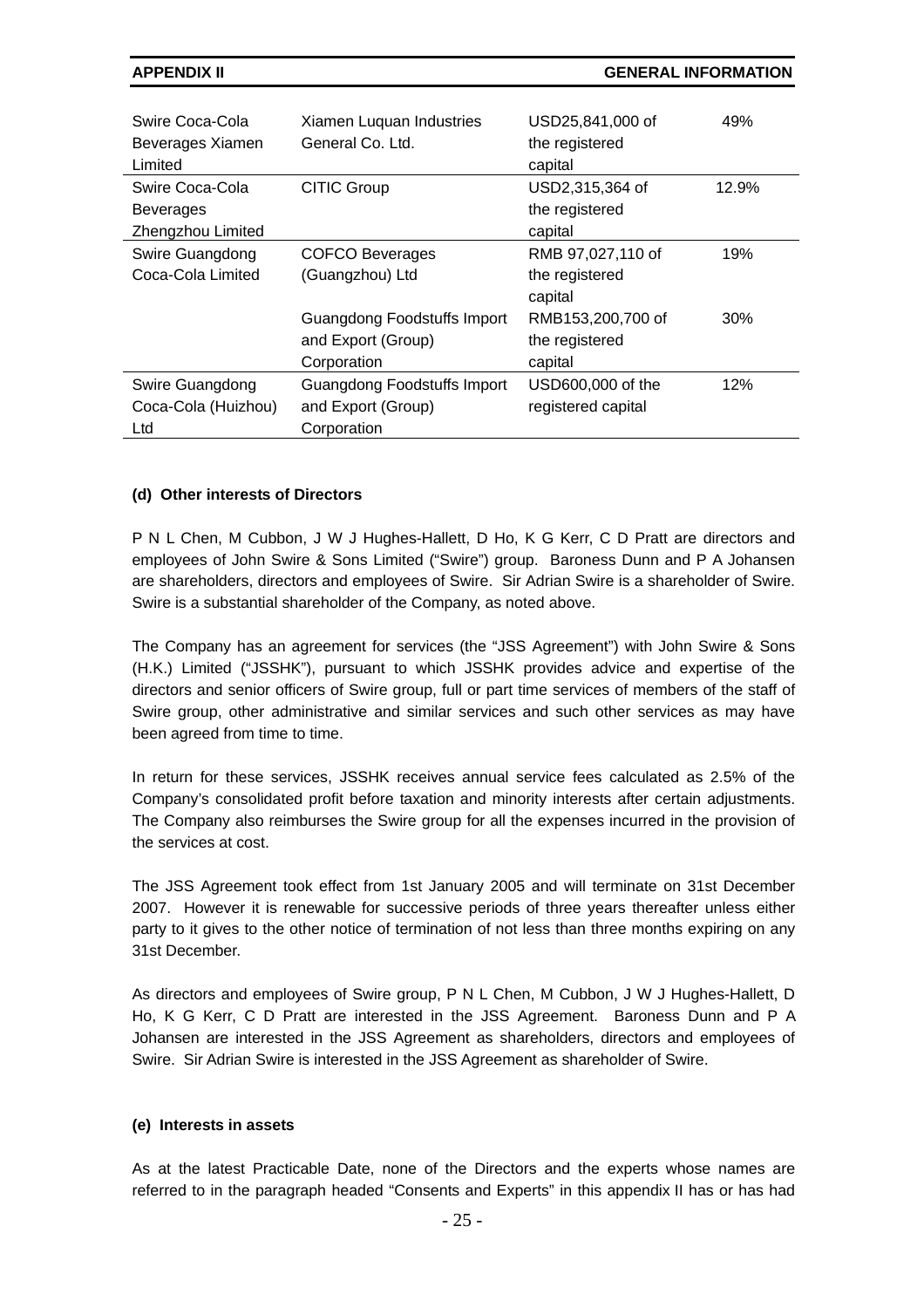any interest, direct or indirect, in any assets which have been, since 31st December 2004, being the date to which the latest published audited accounts of the Group were made up, acquired or disposed of by or leased to any member of the Group, or are proposed to be acquired or disposed of by or leased to any member of the Group.

#### **(f) Service contracts**

No Director has a service contract with the Company which is not determinable by the Company within one year without payment of compensation (other than statutory compensation).

#### **LITIGATION**

As at the Latest Practicable Date, no member of the Group was engaged in any litigation or arbitration of material importance to the Group and so far as the Directors are aware, no litigation or claims of material importance are pending or threatened by or against any member of the Group.

#### **CONSENTS AND EXPERTS**

UBS AG has given and has not withdrawn its written consent to the issue of this Circular with the inclusion of its letter as set out in this Circular and references to its name in the form and context in which they respectively appear in this Circular.

DTZ Debenham Tie Leung Limited has given and has not withdrawn its written consent to the issue of this Circular with the inclusion of its letter and valuation certificate as set out in this Circular and references to its name in the form and context in which they respectively appear in this Circular.

#### **QUALIFICATION OF EXPERTS**

The following are the qualifications of the experts which have given their opinions or advice which are contained in this Circular:

| <b>Name</b>                       | Qualification                                                                                                                                                                                                                                                                                                                                                                                   |
|-----------------------------------|-------------------------------------------------------------------------------------------------------------------------------------------------------------------------------------------------------------------------------------------------------------------------------------------------------------------------------------------------------------------------------------------------|
| UBS AG                            | A licensed bank under the Banking Ordinance (Chapter 155 of the<br>Laws of Hong Kong) and an authorised financial institution under<br>the SFO to carry out type 1 (dealing in securities), 4 (advising on<br>securities), 6 (advising on corporate finance), 7 (providing<br>automated trading services) and 9 (asset management) regulated<br>activities as set out in Schedule 5 of the SFO. |
| DTZ Debenham Tie Leung<br>Limited | Independent property valuer.                                                                                                                                                                                                                                                                                                                                                                    |

UBS AG has confirmed to the Company that as at 7th February 2006 (being the latest practicable date prior to the printing of this circular for ascertaining the information set out in this paragraph), the UBS AG group held, for itself and on behalf of its clients, less than 5% of the entire issued share capital of the Company. Each of UBS AG and DTZ Debenham Tie Leung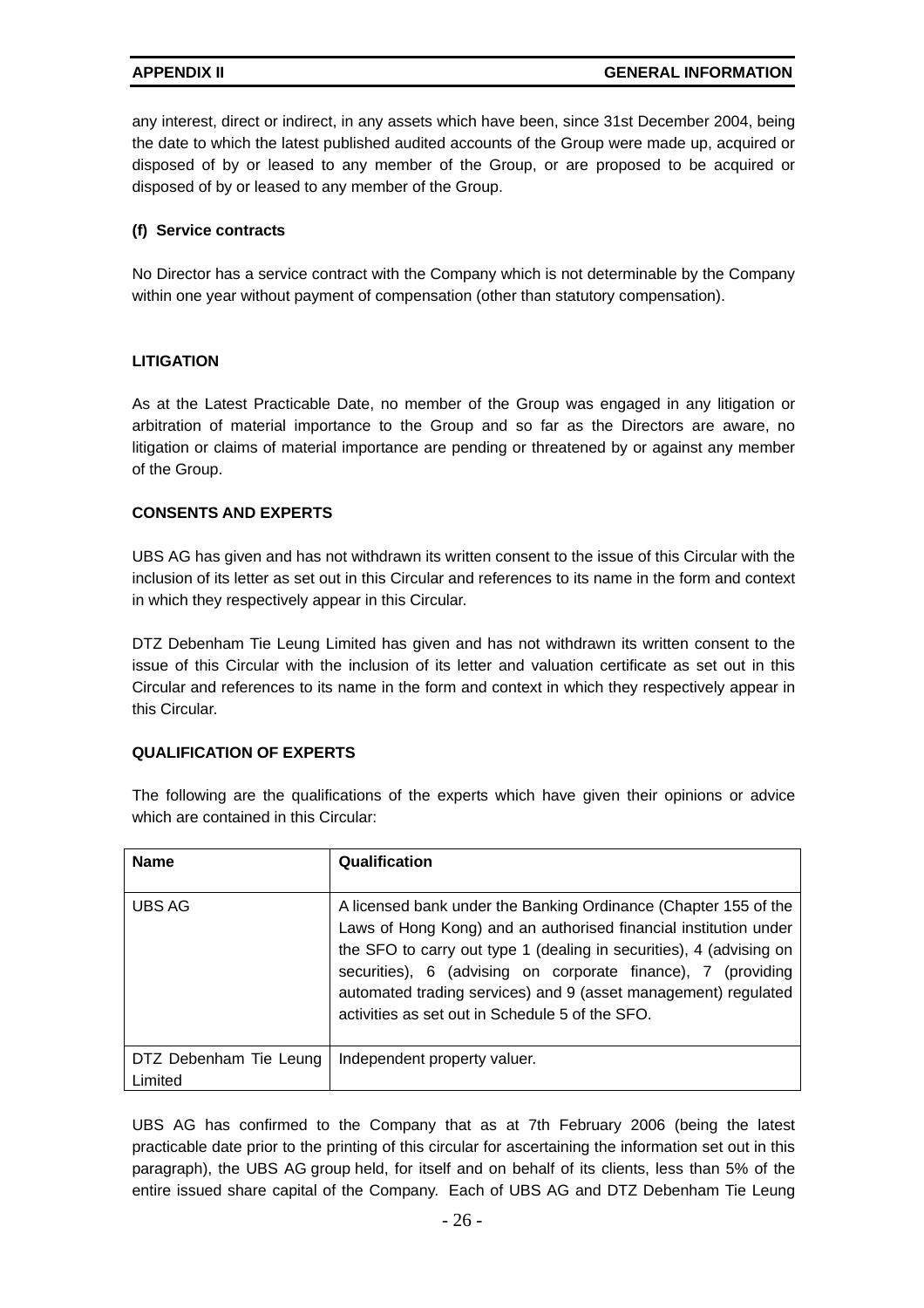Limited has confirmed (in respect of itself) to the Company that save as disclosed in the preceding sentence, it did not, as at 7th February 2006, have any shareholding interest, directly or indirectly, in any member of the Group nor the right (whether legally enforceable or not) to subscribe for or to nominate any person to subscribe for securities in any members of the Group.

#### **DOCUMENT AVAILABLE FOR INSPECTION**

A copy of the Acquisition Agreement is available for inspection by Shareholders during normal business hours at the registered office of the Company at 35th Floor, Two Pacific Place, 88 Queensway, Hong Kong on weekdays other than public holidays up to and including 28th February 2006.

### **POLL PROCEDURE**

Under the articles of association of the Company, at any general meeting, on a show of hands every member present in person shall have one vote and on a poll every member present in person or by proxy shall have one vote for every fully paid up share of which he is the holder. A resolution put to the vote of a meeting shall be decided on a show of hands unless, before or on the declaration of the result of the show of hands or on the withdrawal of any other demand for a poll, a poll is duly demanded. Article 72 of the Company's articles of association provides that, subject to the provisions of the Companies Ordinance, a poll may be demanded by:

- (i) the chairman of the meeting; or
- (ii) at least three members present in person or by proxy and entitled to vote at the meeting; or
- (iii) any member or members present in person or by proxy and representing in the aggregate not less than one-tenth of the total voting rights of all members having the right to attend and vote at the meeting; or
- (iv) any member or members present in person or by proxy and holding shares conferring a right to attend and vote at the meeting on which there have been paid up sums in the aggregate equal to not less than one-tenth of the total sum paid up on all shares conferring that right.

#### **MISCELLANEOUS**

- 1. The secretary of the Company is David Fu. He holds a Master of Arts degree from Oxford University and is an associate member of The Hong Kong Institute of Chartered Secretaries and The Institute of Chartered Secretaries and Administrators.
- 2. The qualified accountant to the Company is Martin Cubbon. He holds a Bachelor of Arts (Honours) degree from Liverpool University and is a member of the Institute of Chartered Accountants in England and Wales.
- 3. The Company's share registrars and transfer office is Computershare Hong Kong Investor Services Limited, 46th Floor, Hopewell Centre, 183 Queen's Road East, Hong Kong.